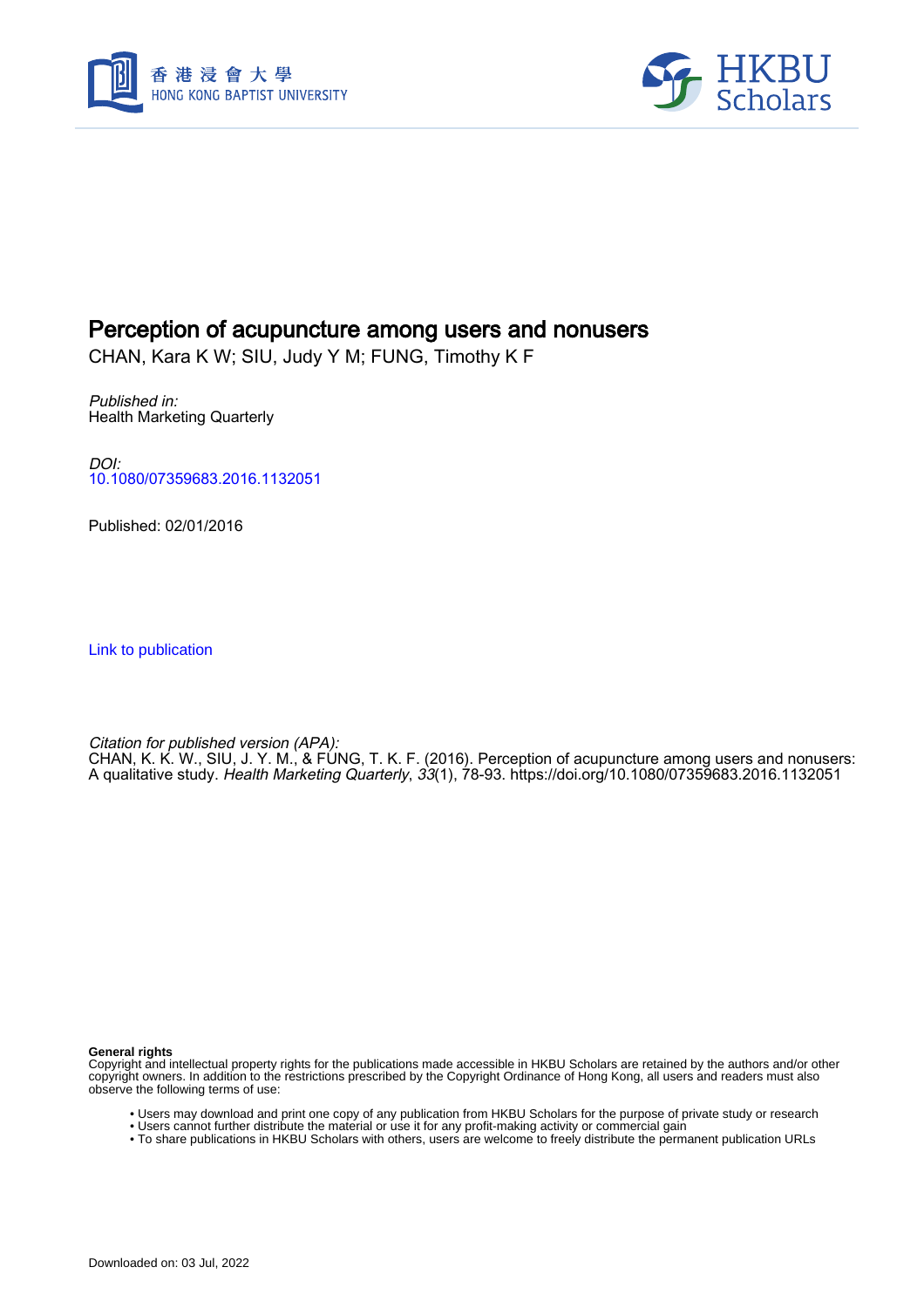Perception of acupuncture among users and non-users: A qualitative study

Kara Chan, Ph.D., Professor Department of Communication Studies Hong Kong Baptist University Kowloon Tong, Hong Kong Email: karachan@hkbu.edu.hk; tel: 852 3411 7836

Judy Yuen-man Siu, Ph.D., Research Assistant Professor David C. Lam Institute for East-West Studies Hong Kong Baptist University Kowloon Tong, Hong Kong Email: judysiu@hkbu.edu.hk; tel: 852 3411 5339

Timothy K. F. Fung, Ph.D., Assistant Professor Department of Communication Studies Hong Kong Baptist University Kowloon Tong, Hong Kong Email: tfung@hkbu.edu.hk; tel: 852 3411 7381

> Manuscript accepted by *Health Marketing Quarterly*

Acknowledgement: This study was fully supported by a research grant from the Department of Communication Studies, Hong Kong Baptist University.

HMQ acupuncture.doc

3 June 2015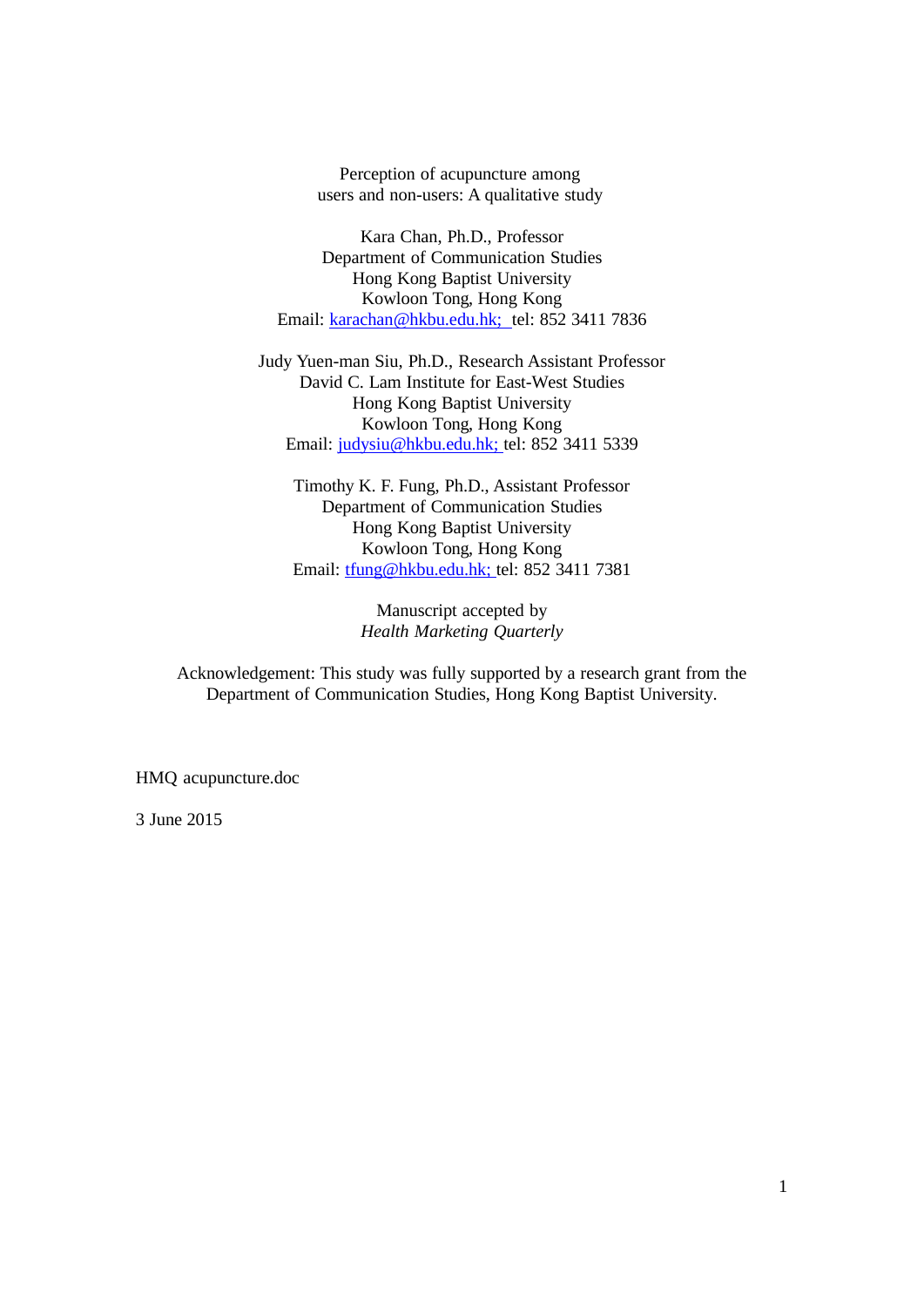# **Perception of acupuncture among users and non-users: A qualitative study**

Keywords: Acupuncture practices; Consumer psychology; Focus group study; China;

# Hong Kong

#### **Abstract**

This study uses qualitative methodology to examine the perception of acupuncture among users and nonusers. Altogether 37 participants, aged 35 or above were interviewed. Participants' perception of advantages and disadvantages of adopting acupuncture, and their criteria in selecting acupuncturists were collected. Results found that among the user group, acupuncture was perceived as effective, having little side effects, and generating lasting impact. Among nonusers, acupuncture was perceived as lacking clinical base, high risk, and nonstandardized. Nonusers had less confidence in acupuncture than biomedicine. Participants relied on social communication and the practitioner's professional qualifications in choosing acupuncturists. Marketing implications are discussed. (99 words)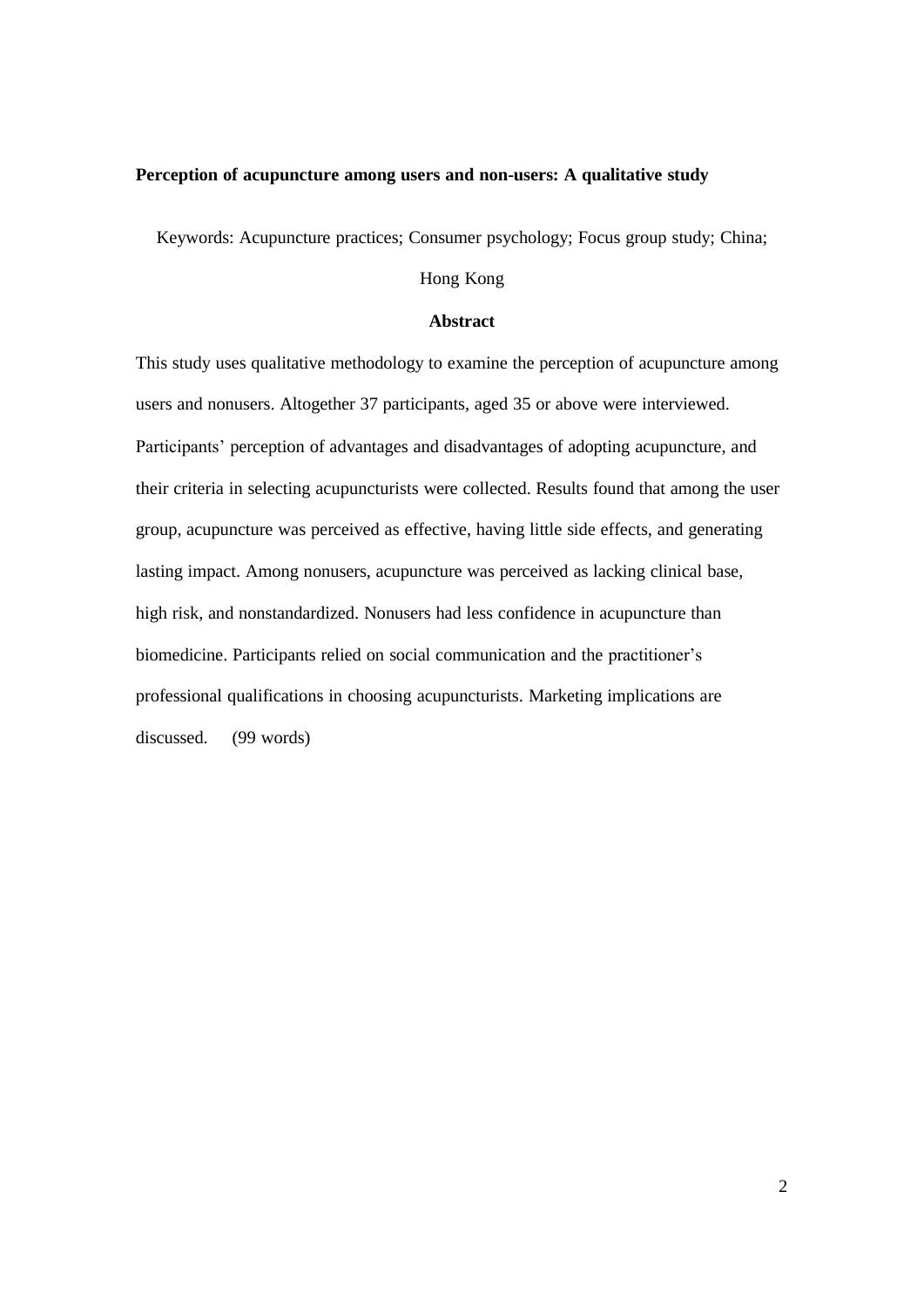# **Perception of acupuncture among users and non-users: A qualitative study INTRODUCTION**

Hong Kong is a medically pluralistic society. Biomedicine is the mainstream medicine, while other complementary and alternative medicines (CAM) exist alongside. Traditional Chinese medicine (TCM) is the most common form of CAM in Hong Kong. Acupuncture is a form of TCM that has been practiced for over 2500 years (Unshuld, 1985). About 22% of medical treatment in Hong Kong is provided by TCM practitioners (Chinese Medicine Council of Hong Kong, 2013a). There has been a great advancement in the status of TCM in Hong Kong since 1999. A statutory framework has been established to recognize the professional status of TCM practitioners. A registration system for TCM practitioners has been enforced since 2000 (Chinese Medicine Council of Hong Kong, 2013a; 2013c). Under the registration system of the Chinese Medicine Council of Hong Kong, more than 6,500 registered TCM practitioners and more than 2,700 listed TCM practitioners are practicing in Hong Kong (Chinese Medicine Council of Hong Kong, 2013b; 2013c). Some biomedical hospitals under the management of Hospital Authority, a statutory body for managing Hong Kong's public hospitals and their services, provide TCM outpatient services to Hong Kong people (Hospital Authority, 2013). However, traditional Chinese medicine is sometimes treated as a "second-class citizen" in terms of its professional status (Lai, Wong, & Lai, 2013).

Acupuncture is documented as being widely used in managing patients with chronic conditions in Hong Kong and in other countries (Cheuk, Yeung, Chung, & Wong, 2012; Tam, Leung, Li, Zhang, & Li, 2007; Wong & Wong, 2008; Wong, Cheuk, Lee, & Chu, 2013).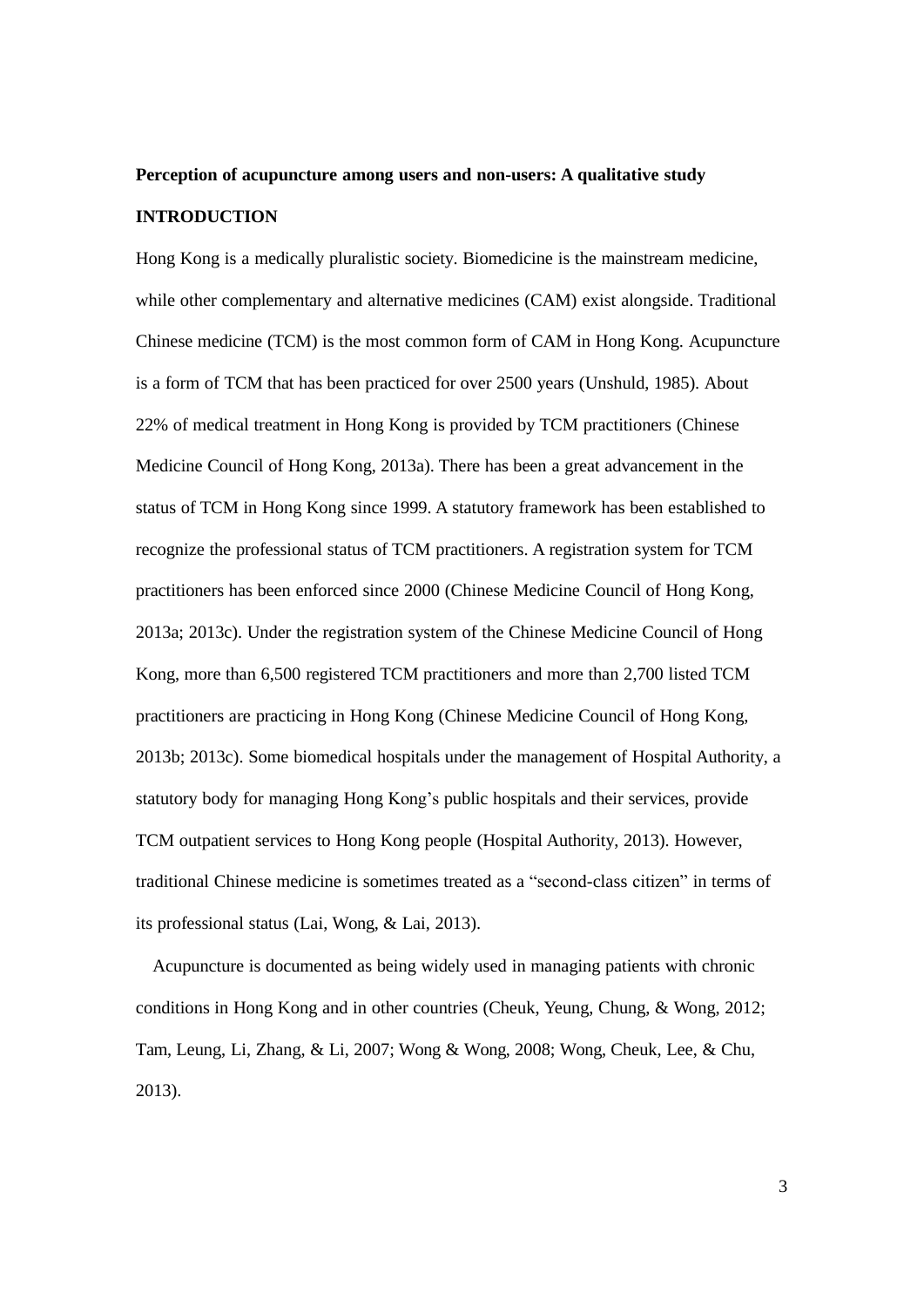Despite the recognition accorded acupuncture in Hong Kong, studies investigating the attitudes toward acupuncture and factors affecting its adoption as medical therapy have treated acupuncture as part of a larger category of complementary and alternative medicine or traditional Chinese medicine. There is no study that focuses on acupuncture alone. There is limited knowledge of how people perceive acupuncture and what underlying factors influence their decision to use acupuncture. The current study is designed to fill this gap.

#### **LITERATURE REVIEW**

#### **Attitude toward Acupuncture**

Acupuncture has been institutionalized as part of the national health care systems in China, Hong Kong and Taiwan (Chen, Kung, Chen, & Hwang, 2006; Chung, Wong, Woo, Lo, & Griffiths, 2007). Of all complementary and alternative medicines, acupuncture is the most widely known, and is regarded as a useful treatment in the West (Kaptchuk, Goldman, Stone, & Stason, 2000; Perkin, Pearcy, & Fraser, 1994). In the United States, 14.01 million people received acupuncture treatment in 2007 (Zhang, Lao, Chen, & Ceballos, 2012). Substantial use of acupuncture is also found in Australia (Xue et al., 2008), the UK (MacPherson, Sinclair-Lian, & Thomas, 2006; Ernst & White, 2000), and Norway and Denmark (Hanssen et al., 2005). The trend of acupuncture use in the West is expected to increase.

Past studies have examined general attitudes toward acupuncture mainly from three groups: medical students, medical professionals, and the general public. The following sections summarize the findings for each of these three groups. Acupuncture was well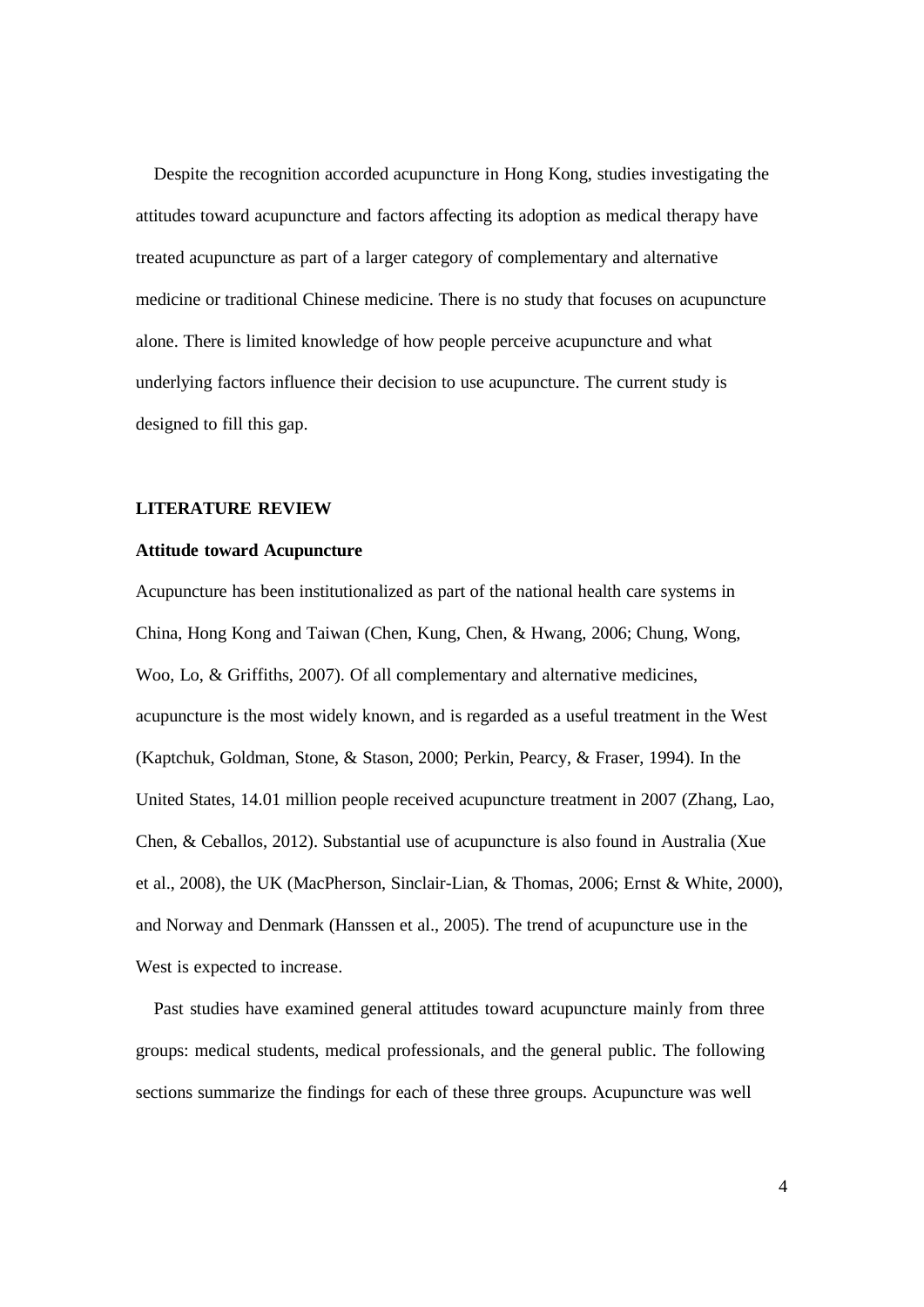known among medical students in many countries such as Canada (Baugniet, Boon, & Ostbye, 2000), Pakistan (Majeed, Mahmud, Khwaja, Mansoor, & Khimani, 2007), Singapore (Yeo et al., 2005), UK (Perkin et al., 1994; Furnham & McGill, 2003), and the United States (Chez, Jonas, & Crawford, 2001). Medical students in the UK generally held a positive attitude toward acupuncture (Perkin et al., 1994) and believed in the efficacy of the treatment (Donald, Mackereth, & Tobin, 2010). The majority of Turkish medical students were familiar with acupuncture, and believed it to be an effective treatment (Akan et al., 2012). Nearly 50% of Israeli medical students supported the use of acupuncture and would consider referring their future patients for acupuncture (Shani-Gershoni, Freud, Press, & Peleg, 2008). However, the viewpoints of medical students in the United States were more divergent. Specifically, 28% of the students considered the effect of acupuncture as placebo, whereas 37% of them thought acupuncture was efficacious in curing ailments (Chez et al., 2001).

The second group of studies was conducted among healthcare professionals, including doctors and acupuncture clinicians. In a UK study, all hospital doctors in the survey had heard about acupuncture and nearly 95% of them said they knew the principles (Perkin et al., 1994). A more recent study showed that 92.6% of the members of acupuncture associations in the UK agreed that traditional acupuncture was useful for treating patients (Shao, Borthwick, Lewith, & Hopwood, 2005). Norwegian physicians held positive attitudes toward acupuncture and a significant increase in personal use of acupuncture was observed (Ytrehus, Norheim, Emaus, & Fønnebø, 2010). Furthermore, half of the doctors in Netherlands considered acupuncture effective for patients with chronic pain (Knipschild, Kleijnen, & Riet, 1990). In addition, a quarter of the Dutch doctors believed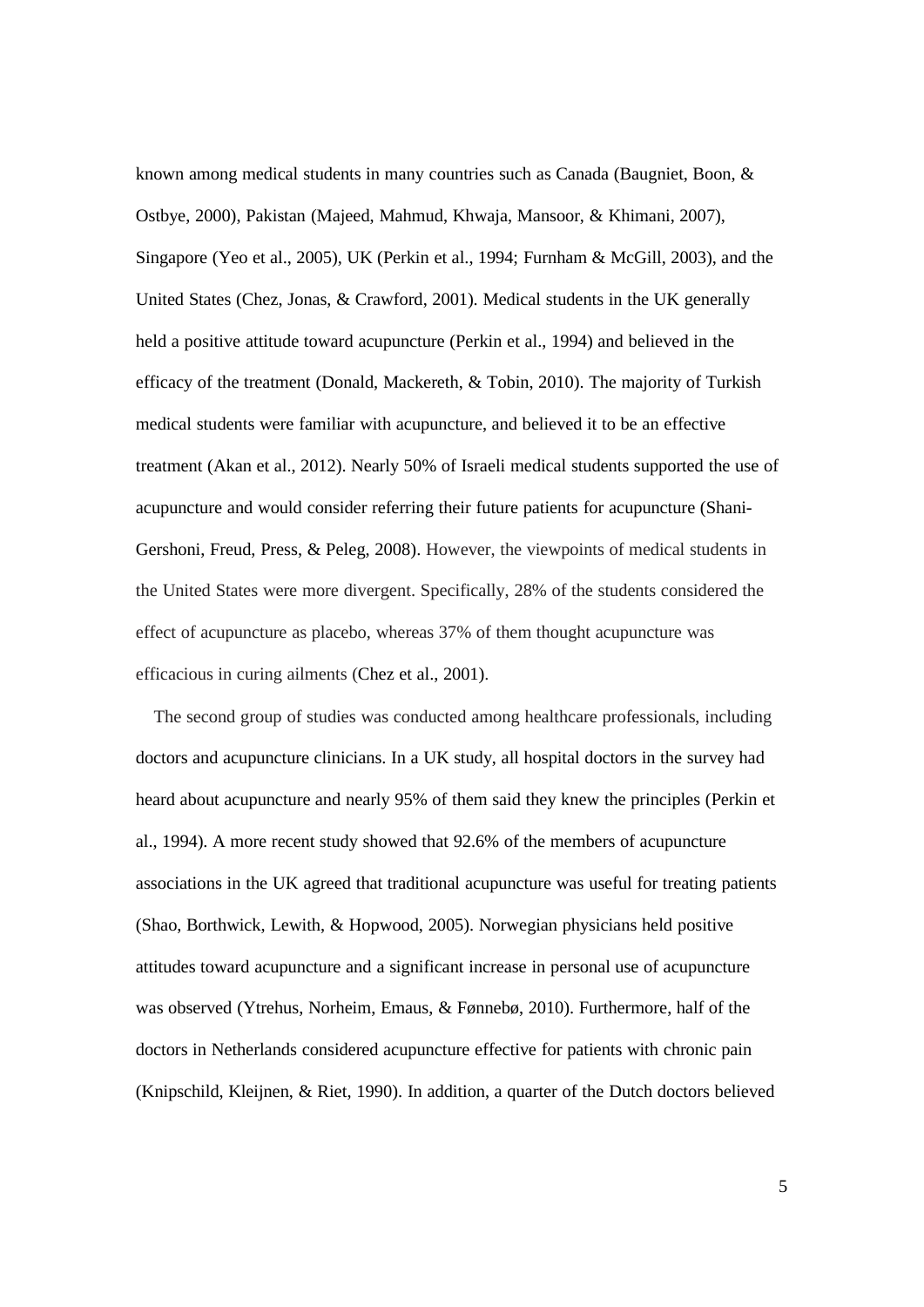that acupuncture would be helpful in treating asthma and smoking addiction (Knipschild et al., 1990).

The final group of studies was conducted among the general public. A random sampling survey taken in Norway revealed that 19% of people who suffered from musculoskelet al pain had tried acupuncture treatment (Norheim & Fønnebø, 2000). Of those acupuncture users, 66% benefited from the treatment and 56% felt that doctors should recommend it to migraine patients. However, 7% of them reported adverse effects after the treatment. In Taiwan, 23% of the general public in 2002 had used acupuncture within the past 7 years (Chen et al., 2006). Musculoskelet al and neurologic disorders were the major symptoms prompting people to seek out acupuncture treatment. Similar findings were also recorded in the general public in the United States (Burke, Upchurch, Dye, & Chyu, 2006). Kemper and her colleagues (2000) surveyed pediatric pain patients as well as their families and found that most parents considered acupuncture helpful as they could see the health of their children improve.

#### **Factors influencing the attitude toward and use of acupuncture**

Past studies have shed some insights on the factors influencing attitude toward and use of acupuncture. Clinical or personal exposure to acupuncture treatment is a major determinant. For example, Norwegian and American physicians with personal experience in acupuncture treatment tended to hold a more positive attitude (Norheim & Fønnebø, 1998; Chaterji et al, 2007). Parents viewed acupuncture positively if those in their social circles had experience with it (Highfield, Barnes, Spellman, & Saper, 2008; Mano & Davies, 2009). Shani-Gershoni and her colleagues (2008) found that Israeli medical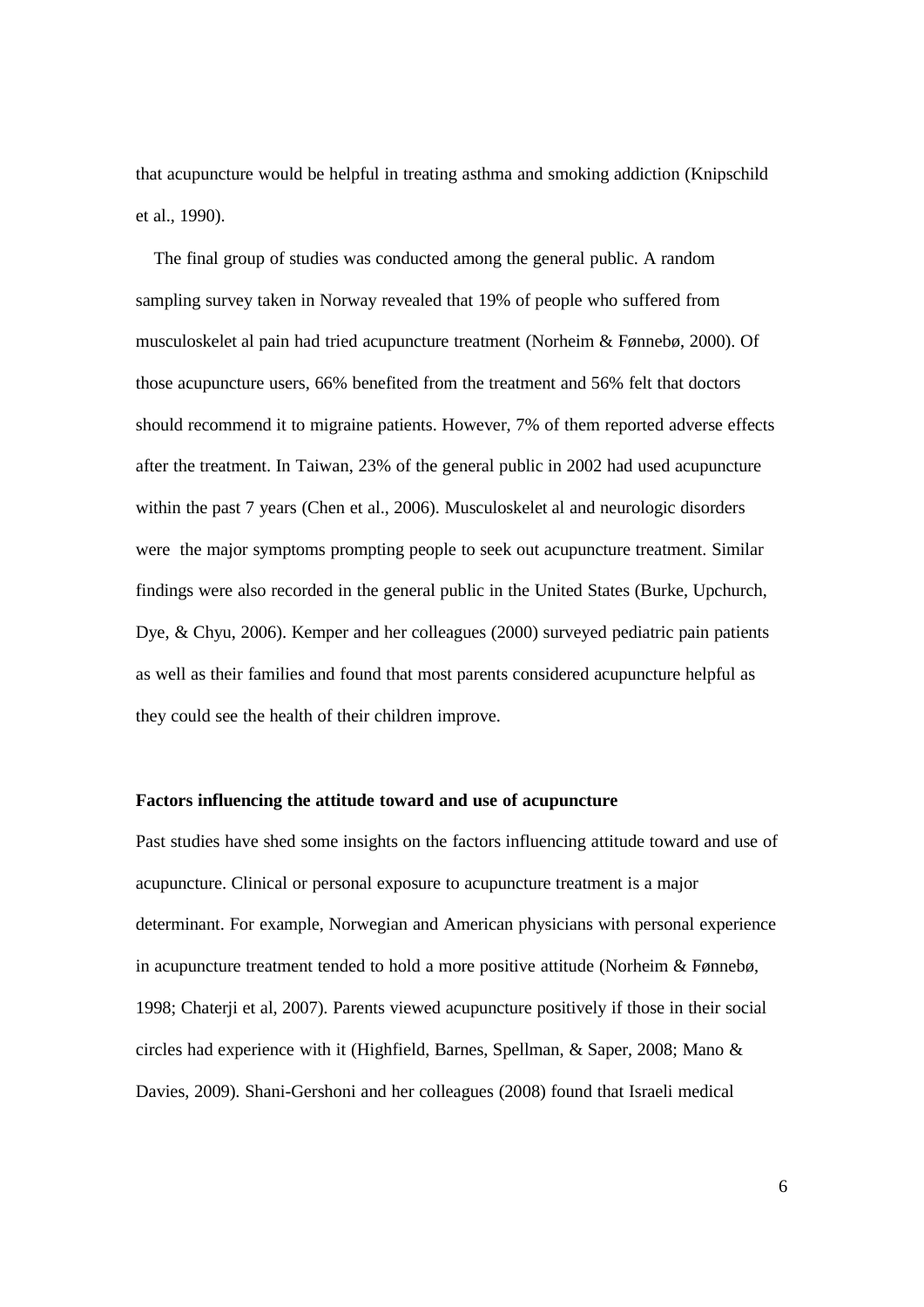students had more positive attitudes to the introduction of acupuncture into hospitals because of their clinical exposure. In addition to exposure to acupuncture, Norwegian doctors also mentioned lack of effect in conventional medicine as a factor for personal acupuncture treatment or patient referral.

Various factors are taken into account when parents decide whether to allow their children to undergo acupuncture treatment. The most frequently cited concern was a fear of needles (Mano & Davies, 2009; Highfield et al., 2008; Kemper et al., 2000). Parents' anxiety about needles can limit the use of acupuncture on their children. Another factor is biological efficiency. For example, some parents suggested that the perceived ineffectiveness of acupuncture and the lack of research on acupuncture in young people may prevent them from allowing their children to undergo acupuncture (Mano & Davies, 2009). Some parents reported that the smell of moxa burning (Kemper et al., 2000), painful sensations (Shyu, Tsai, & Tsai, 2010), and financial barriers (Shyu et al., 2010) would affect their decision.

A review of the literature indicates that most of the studies conducted on acupuncture are quantitative in nature. There is a lack of qualitative study on the underlying perceptions and beliefs about acupuncture among users and nonusers. Besides the types of disease most effectively treated by acupuncture, there is a lack of study of the factors considered in adopting acupuncture as therapy, and in selecting an acupuncturist.

#### **METHODOLOGY**

With the aim of generating meaningful and testable research hypotheses, the following research questions are posed: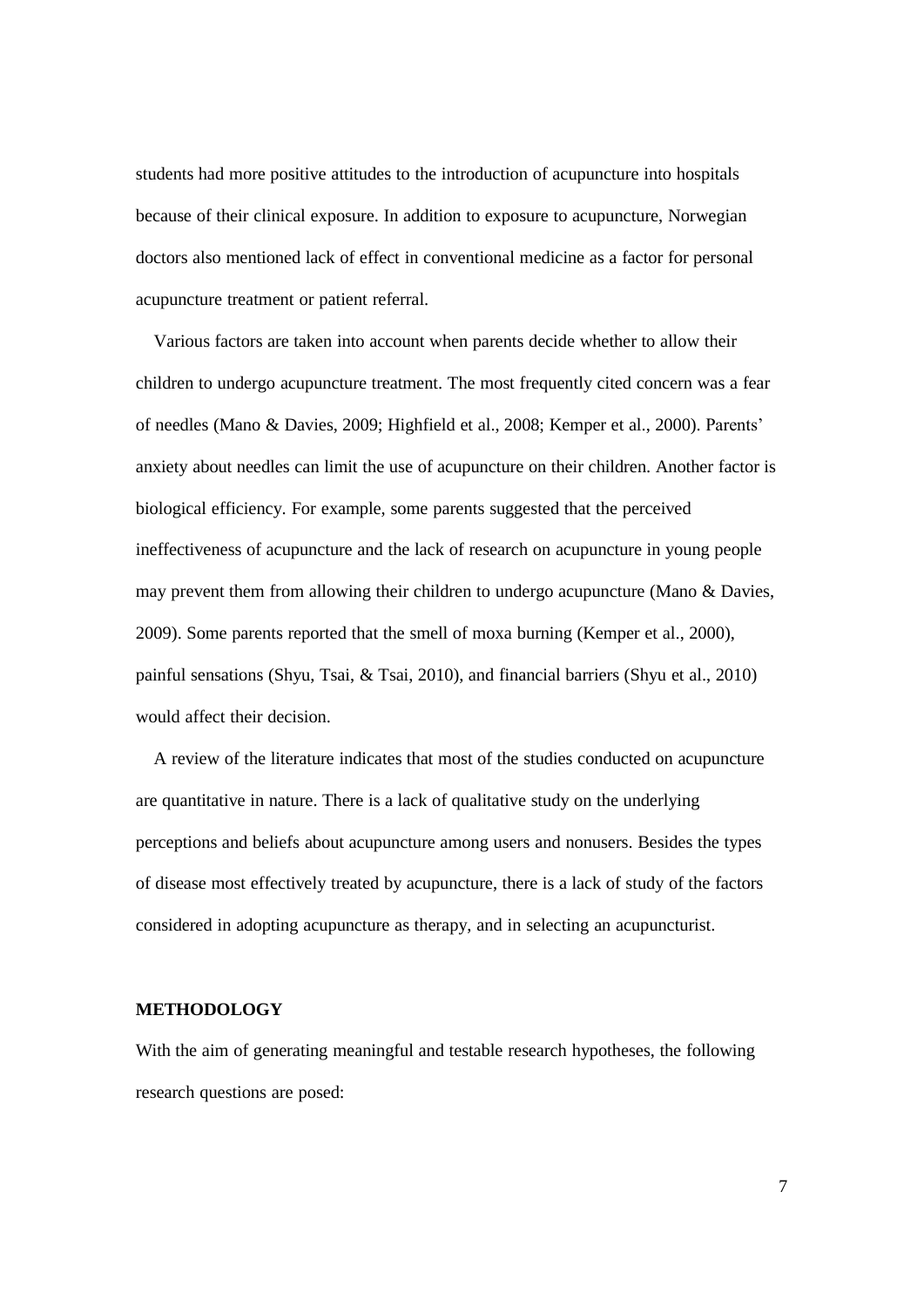RQ 1. How do users and non-users perceive the benefits of acupuncture as a medical treatment?

RQ 2. What factors attract users to try acupuncture and what barriers prevent non-users trying acupuncture?

RQ 3. What are the factors involved in choosing an acupuncturist?

The current study employed an interpretivist approach using a qualitative methodology (Neuman, 2003). We adopt a qualitative approach because, first, perceptions of acupuncture are very much context and age-/sex-group specific. Use of qualitative techniques concentrating on understanding and interpretation are more appropriate than quantitative techniques concentrating on description and explanation. Second, a qualitative approach was used because little is known about how consumers in Hong Kong perceive acupuncture treatment. Furthermore, it is likely that the variables influencing the adoption of acupuncture are complex and interwoven. Therefore coding standardized data and controlling for extraneous factors may limit the possibility of obtaining new insight into the understanding of what draws people to or repels them from acupuncture.

#### **Data collection and analysis**

Focus group sessions were adopted as the preferred method of enquiry (Silverman, 2005). Using purposive sampling, 37 Chinese adults aged 35 or older, who had visited any Western or traditional Chinese medicine practitioner in the previous six months, were divided into four focus groups. Two groups consisted of members who had never used acupuncture (referred to as non-user groups) while the other two groups consisted of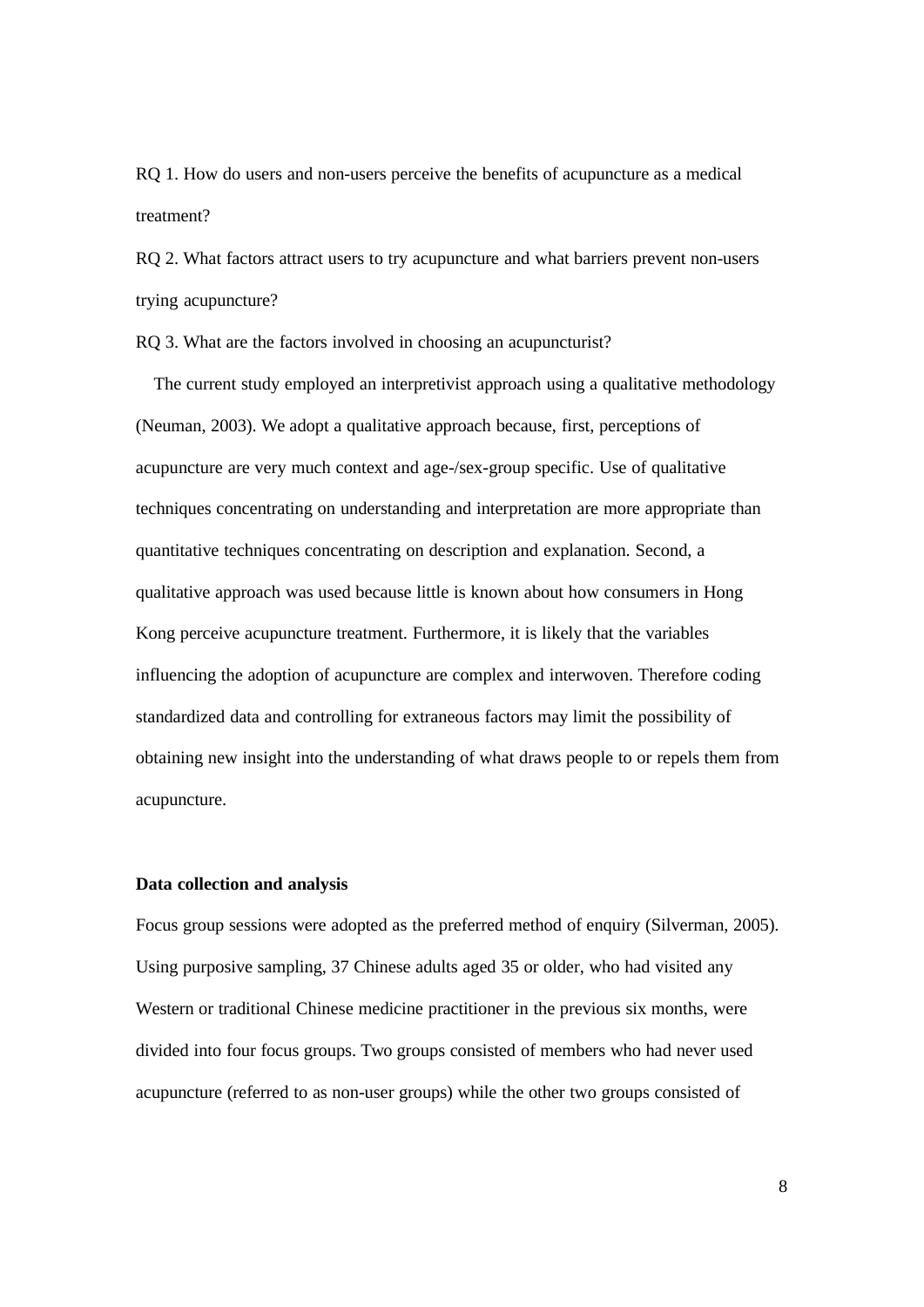members who had used acupuncture (referred to as user groups). Twelve participants were males and 25 were females. Participants were recruited through the social network of the authors. About two-thirds of the participants were engaged in managerial, executive or clerical work while the remaining one third of the participants were manual workers. Two of the three authors acted as moderators in the focus groups. Written consent was obtained from the participants before the sessions. The focus group sessions took from 55 minutes to 77 minutes for each group. The study was conducted in Cantonese (the Chinese dialect spoken in Hong Kong) in February and March 2013.

Bearing in mind that the accepted guideline for focus groups is that there should be fewer than 12 topics (Stewart & Shamdasani, 1990), a protocol of seven to eight carefully worded open-ended questions was used in the sessions (Appendix 1). The order of topics was not rigidly adhered to, and the sequence was adjusted according to the flow of the discussion.

The moderator made an audio recording of each session and a research assistant later transcribed it in Chinese. Selected quotes were translated into English by the authors. Marshall and Rossman's (1999) comparison analysis method was used throughout the analysis to link data by constantly comparing and contrasting statements (Strauss, 1987). The full transcripts were read through once without imposing any themes. The transcripts were read through again and notes were made of possible emerging themes. Data were then compared to the themes. Data were removed once they were coded under a certain theme. This process of reading and coding the data and refining the themes was continued until no further data remained to be coded and the list of themes had stabilized.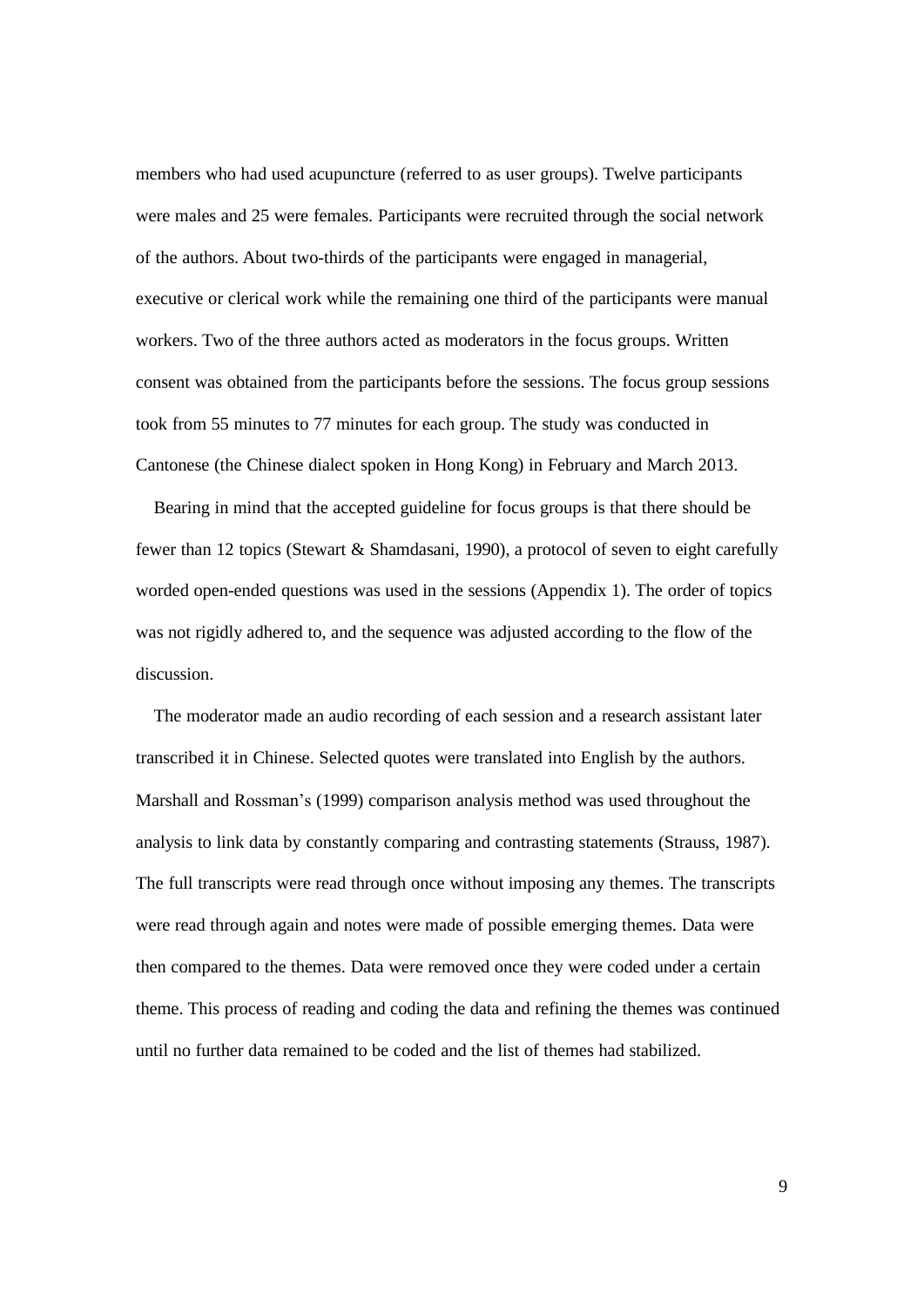#### **RESULTS**

Six themes about acupuncture treatment were derived from the four focus group interviews. These include the perceived benefits, reasons for using acupuncture as a treatment, satisfaction with treatment, barriers to using acupuncture and determinants of choosing an acupuncturist.

# **Perceived benefits of acupuncture**

Acupuncture was perceived as having two types of benefits. The majority of acupuncture users considered that acupuncture was effective, in particular for pain control. Some participants commented that acupuncture could treat chronic headache, back pain, pain with unidentifiable cause, insomnia, and endocrine disorders. A few participants believed that their pain was relieved promptly after the acupuncture treatment, and some others mentioned that their pain was cured permanently. Many participants pointed out that acupuncture was particularly effective for those who had suffered a stroke. A participant recalled his friend's experience:

"My friend suffered a stroke and her condition was bad. She could not converse clearly and had difficulty to ambulate on her own. She had begun to receive acupuncture after discharge from the hospital. Since then, she has been receiving acupuncture treatment every week. She gradually recovered. She now sleeps and eats well, and she can walk slowly by herself."

The other benefit mentioned was little side effects on patients. Side effects such as fatigue and loss of appetite were common after taking biomedicine for more than half among participants in the acupuncture user groups. However, they did not experience these side effects when having acupuncture treatment. A handful of participants also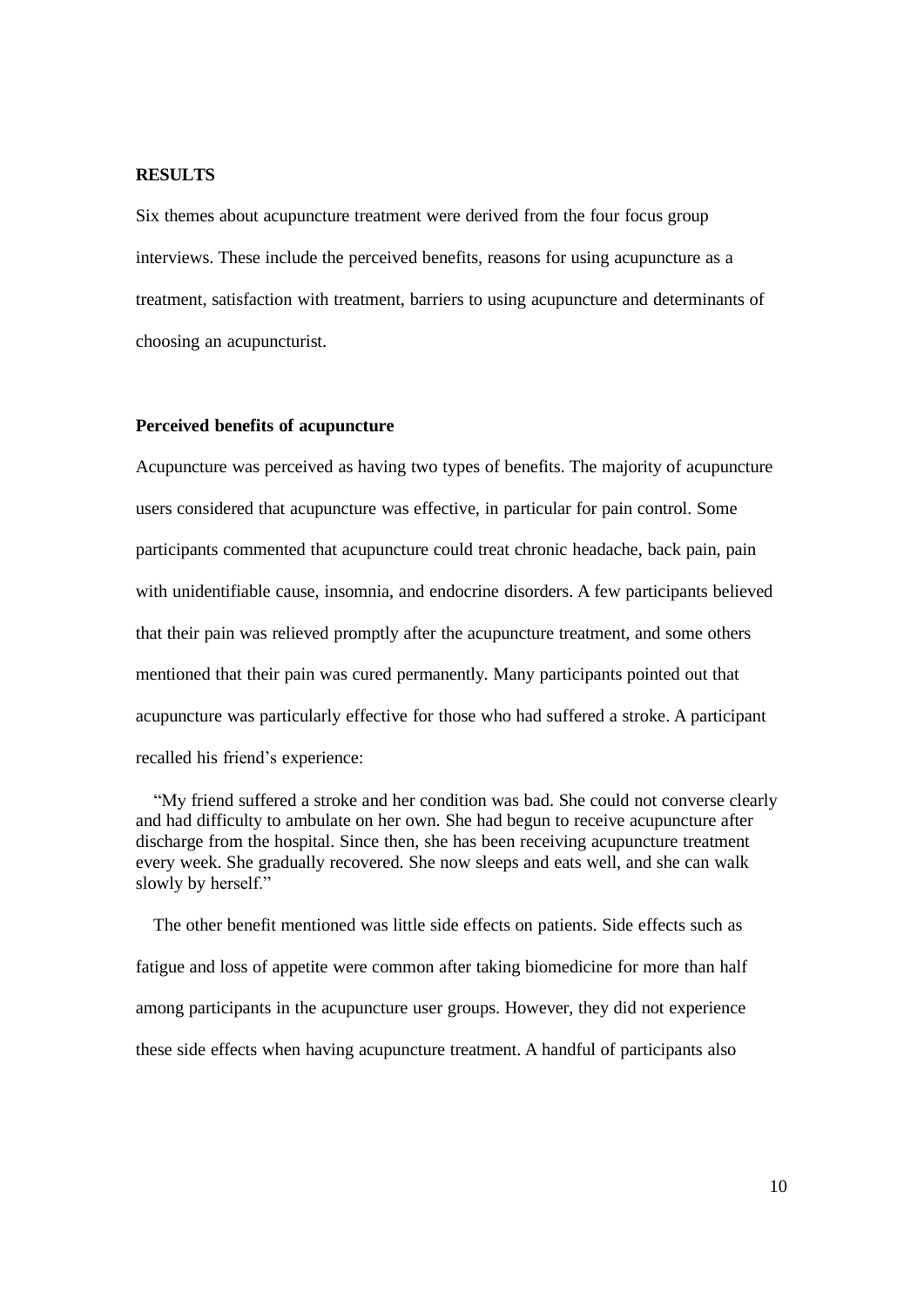pointed out that acupuncture was good at treating those ailments that could not be treated by biomedicine.

#### **Reasons for using acupuncture as a treatment**

There were various reasons motivating the participants to adopt acupuncture as a therapy. The most common reason was their perceived needs. Their perceived needs were often related to their physical ailment, in particular in relation to pain:

"I sprained my leg when I was young, and I still feel pain now. Therefore I went to have acupuncture."

Acupuncture was attempted for their physical suffering because the participants perceived it to be the best approach to treatment. However, acupuncture was not perceived efficacious for all physical sufferings; pain, joint and bone problems were perceived as the strong areas for acupuncture.

Acupuncture was often used as a last resort for treatment. In many cases, participants had tried other remedies before such as biomedicine, physiotherapy, chiropractic, and bone-setting. However, the failure to experience improvement from these remedies motivated them to seek acupuncture:

"I had a serious bone pain in my leg after the birth of my younger son. It felt so painful that I could hardly walk. I went to bone-setter first, but it could not help. Later my friend recommended me to try acupuncture, and it really worked! I recovered 60 or 70 percent just from the first treatment… Biomedicine and Chinese medicine cannot help me, so I can only try acupuncture."

Media reports of successful acupuncture treatments also offered hope to the

participants and motivated them to seek acupuncture for treatment:

"Sometimes I see reports in newspapers and magazines about successful acupuncture. This motivates me to try."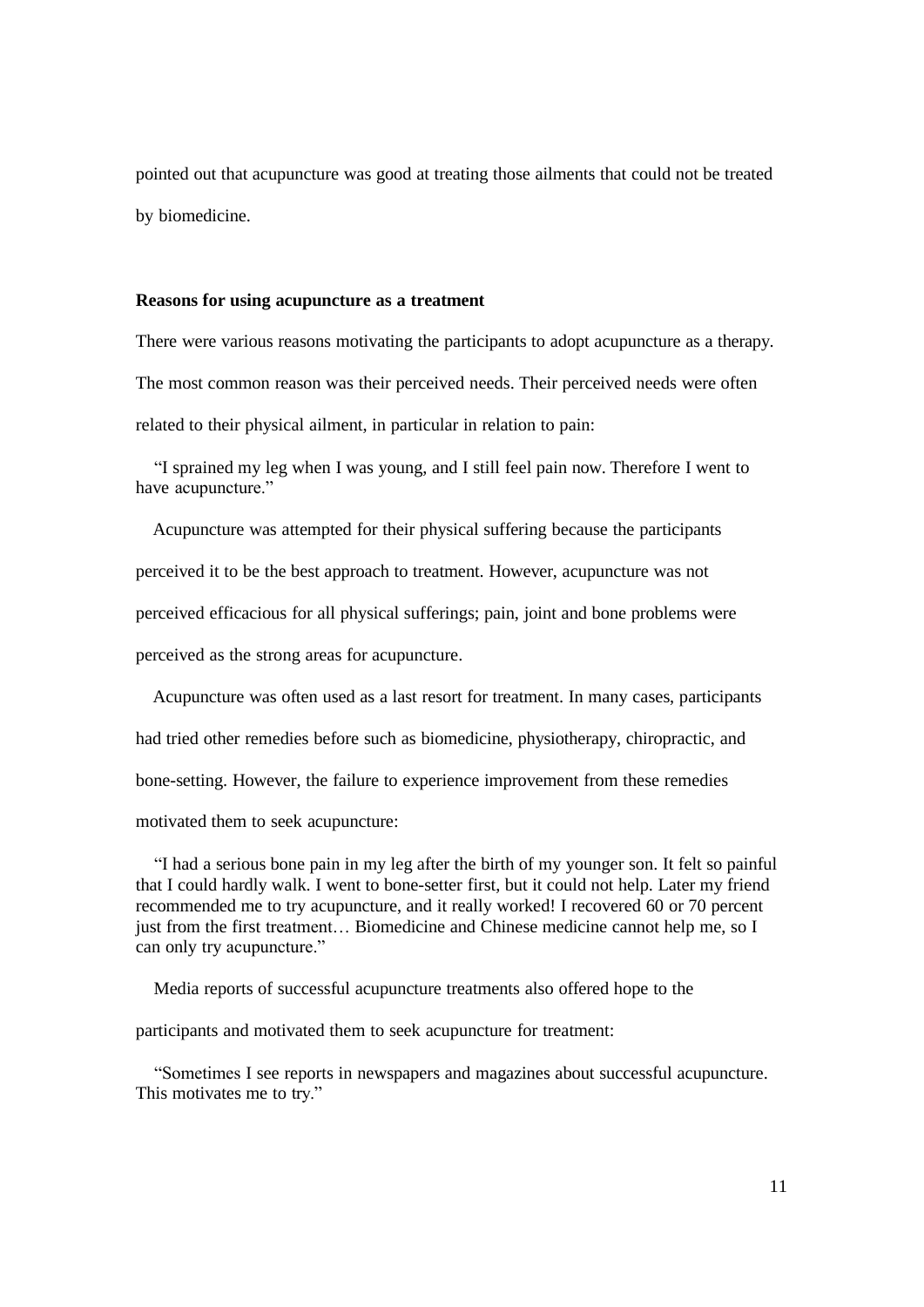Advice and referrals were also remarkable in motivating participants to seek acupuncture for treatment, with recommendations from friends being most commonly experienced among participants. Referrals from physiotherapists and TCM practitioners also motivated them to seek acupuncture advice:

"Recommendations from those who are trustworthy are important [for me to try acupuncture]. If no trustworthy people recommend it, or if I cannot recognize any actual successful cases, I will not believe [in acupuncture]. However, once you can see successful cases [of acupuncture treatment] among your friends and relatives, that their pain can be greatly relieved, then it serves as a good reference and motivation for me."

#### **Satisfaction with treatment**

Suffering from physical pain was the most common motivation for participants when seeking acupuncture treatment. These pain problems included joint and bone pain, such as lower back pain, neck pain, and knee pain, as well as muscle pain. Other participants attempted acupuncture for sciatica and nerve pain. Insomnia was another common physical complaint that motivated participants to seek acupuncture. The majority of the participants were satisfied with acupuncture in providing alleviation for their physical suffering:

"When I was still young, my nose had a problem and I always had to blow my nose. It was really embarrassing. Later a friend told me that I may have sinusitis and so he took me to a doctor [acupuncturist]. I tried [acupuncture treatment] twice only and recovered. This is really an amazing experience."

Participants' belief and trust in the treatment as well as the acupuncturist were significant in providing them with treatment satisfaction. A minority of the participants commented that although they were unclear about the efficacy of acupuncture in their physical sufferings, they still believed in acupuncture and the acupuncturist for providing treatment for their physical suffering: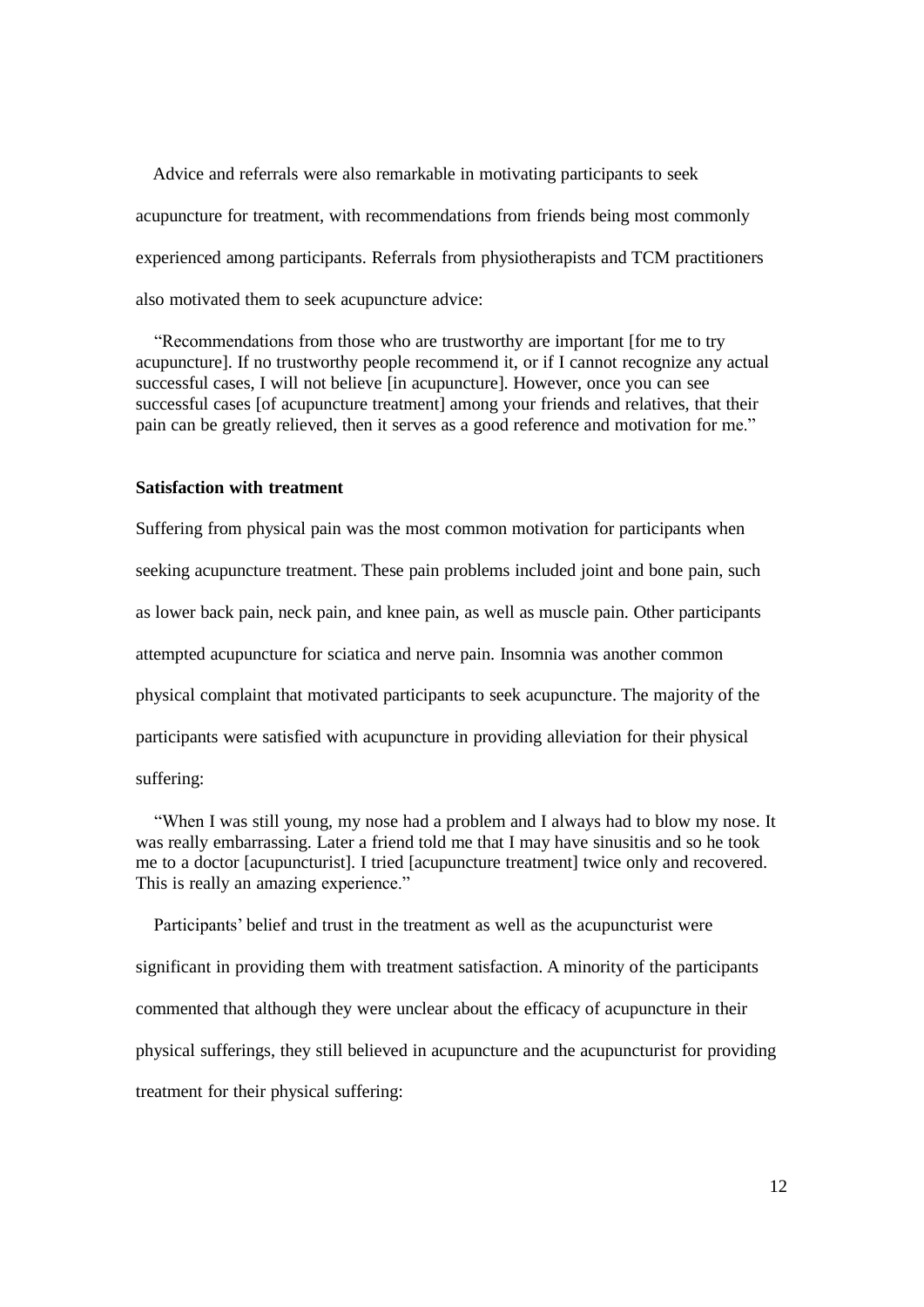"You have to believe in the doctor [acupuncturist]. If you trust him, his treatment will be good. If you don't believe in him, then the efficacy will not be that high… Just like my nephew… Maybe because of the doctor's outfit, or because of the environment of his clinic, my nephew did not want to see him… The doctor knew [my nephew did not trust him] too, so he did not have much patience in treating him. Indeed, my nephew failed to experience any improvement, because he did not believe in the doctor."

# **Barriers to using acupuncture**

Although there were many motivations for participants to seek acupuncture for treatment, and their experiences of it were generally good, still a number of participants had never tried acupuncture for their health and they did not feel motivated to use acupuncture. A few participants mentioned that their TCM practitioners had recommended acupuncture for their condition. However, they did not receive any recommendation from others about acupuncture practice.

Although all participants experienced different physical ailments to a certain extent, their low perceived need of acupuncture treatment discouraged them from seeking it:

"I feel pain in my leg. However, the pain is not serious and I can still bear the pain. Therefore I do not think I have the need to receive acupuncture. I may try if the pain is very serious, but the situation is not that bad now, so I do not think about it."

Participants' lack of confidence in TCM discouraged them to adopt acupuncture. Many participants perceived acupuncture treatment as lacking scientific basis and clinical evidence. In particular, they had the impression that acupuncture practice lacks international research to support its efficacy. They perceived that unlike biomedicine, acupuncture treatment was perceived to be weak in providing clinical evidence. Therefore, the efficacy of acupuncture still remained unknown to them:

"I know acupuncture has a long history. However, there seems to be no concrete and international research [about acupuncture]. You know, the physical structure of everyone can be different. If there is no research, how can you ensure everyone has the same acupressure points?"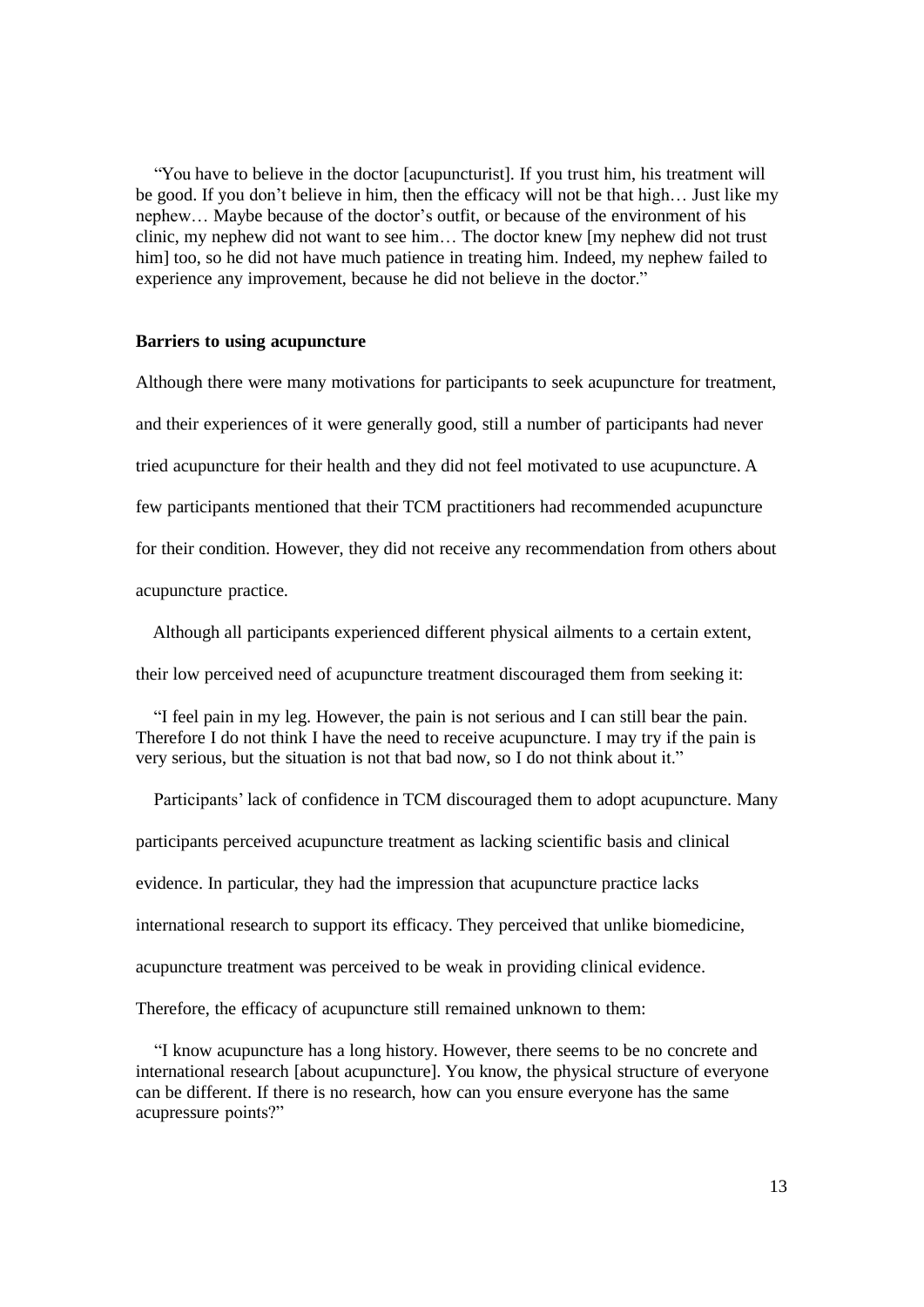Participants often felt doubtful about the qualifications of the acupuncturist. Lack of qualified acupuncturist accreditation was a significant concern for them. Queries related to acupuncturists' qualifications were often raised during the interviews, such as whether they are eligible to practice acupuncture, and who can practice acupuncture in Hong Kong. Almost all the participants had the impression that acupuncture was not institutionalized and standardized in Hong Kong. Some participants even expressed suspicion of physiotherapists providing acupuncture treatment. As they were unsure if the practice was under the governance and monitoring of regulations, therefore, these doubts and worries discouraged them from using acupuncture:

"I am not sure about the qualifications of acupuncturists. I just know there are some registered TCM practitioners, but can they perform acupuncture as well? I am not sure. Also, do they need to take professional examinations? I am not sure too…I am not sure if Hong Kong has a registered system for acupuncturists, like the system used in Western medicine."

Lack of positive experiences among their friends in using acupuncture served as a barrier as well. Quite a number of the participants commented that none of their friends could get cured, or at least obtain a prolonged alleviation from their condition, by using acupuncture:

"I cannot see that my friend has any improvement after receiving acupuncture. He often goes to receive acupuncture, several times a month. However, his situation is almost the same. He always feels tired… Maybe he gets a bit better just after the treatment, but the treatment cannot give him a cure… Therefore, I would rather seek Western medicine."

Because of their lack of confidence in acupuncture practice, several kinds of fear were

prevalent among the participants. The most significant was fear of pain induced by the

practice: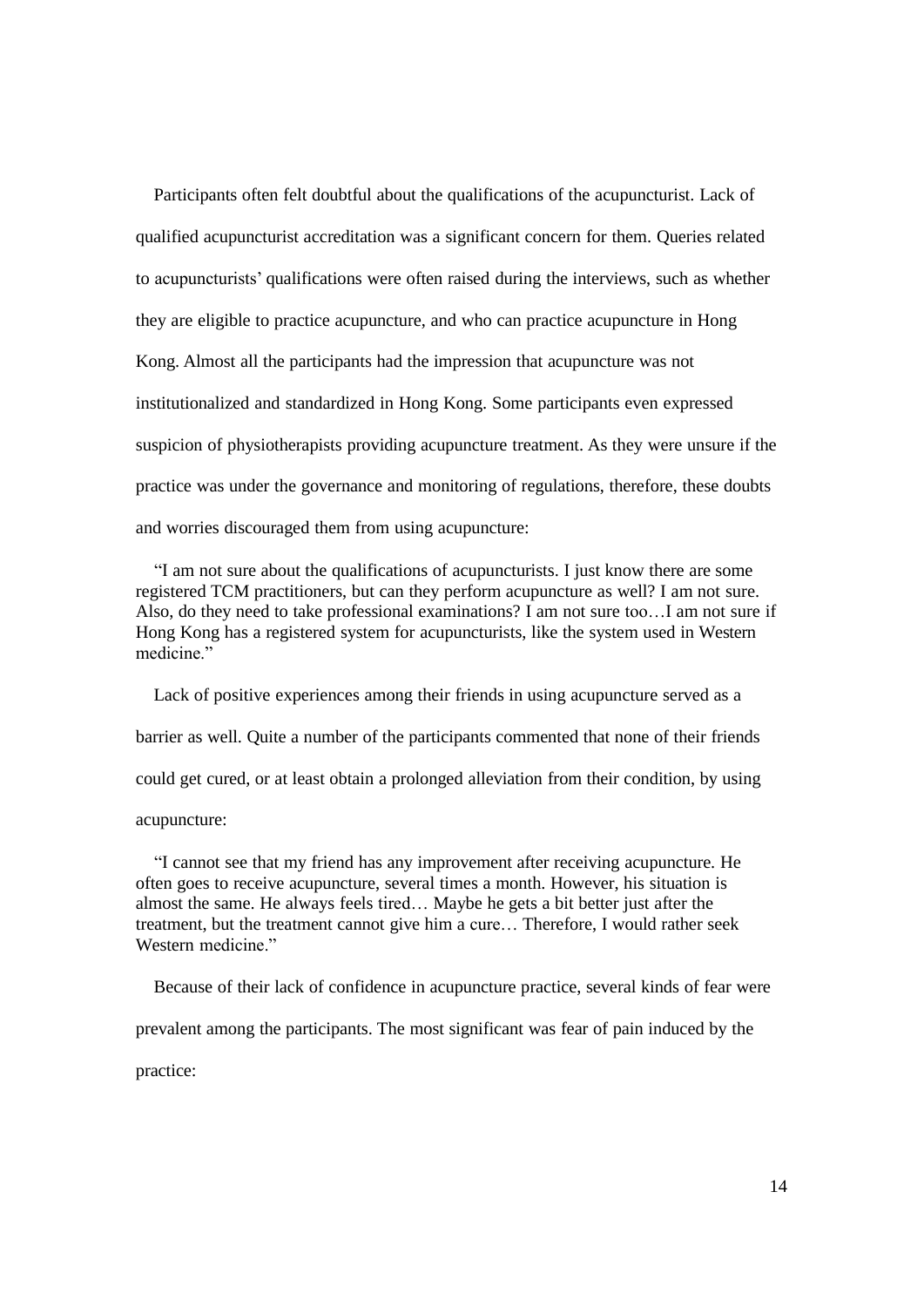"I am afraid of pain. The needles are stuck in your skin, so I think acupuncture should be very painful. Therefore I dare not to try."

Another type of fear was related to lack of knowledge of acupuncture. Uncertainty of the effects of and reactions to acupuncture treatment was a notable concern of the participants. More than half of the participants commented that they did not know what the appropriate response to and feeling of the treatment should be like:

"I am more familiar with Western medicine and I know what to expect. I can never know what the appropriate response and feeling of a good acupuncture treatment should feel like. It may lead to serious consequences but I do not have that knowledge."

Some types of fear were closely related to lack of confidence in the general practice of acupuncturists. The hygiene of the needles used in the acupuncture treatment, for example, attracted a lot of concern and debate among the participants. Worries about the hygiene of the needles and the possibility of getting infectious diseases through the needles prevented them from using acupuncture:

"I am not sure if the needles used in acupuncture are hygienic enough. I know the needles [syringes] used in Western medicine are used once only. However, my impression is that the needles used in acupuncture will be reused many times. Also, newspapers reported that receiving acupuncture can transmit diseases. I have low back pain and have been thinking of trying [acupuncture]; however, I finally gave up because I am afraid of being infected through the treatment."

More than half of the participants perceived acupuncture as an invasive procedure.

Risk could arise from the practice if the acupuncturist was not experienced enough.

Knowledge about the possible risk of acupuncture, such as pneumothorax and paralysis,

was mainly obtained from mass media.

Finally, participants' trust in biomedicine and their habit of seeking biomedicine for

treatment discouraged them from attempting a non-biomedicine approach for treatment.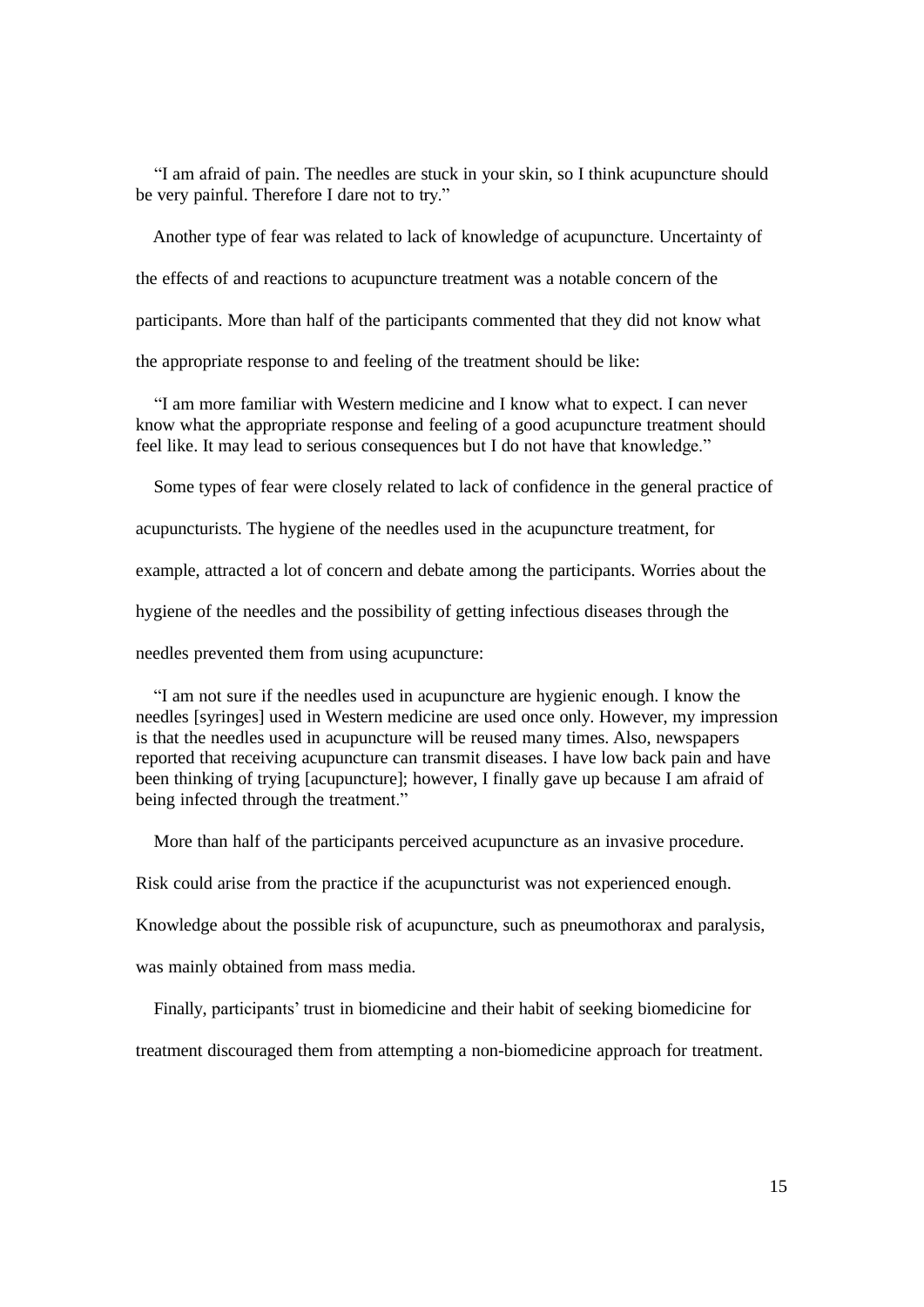The common perception of biomedicine as providing quick efficacy and TCM slow efficacy further discouraged them from attempting acupuncture.

"I trust Western medicine more. I rarely go to see Chinese medicine practitioners, and dare not try acupuncture. I don't have any confidence in Chinese medicine [TCM]. I would rather see Western medicine doctors when I am ill. Western medicine doctors have been to schools and are registered. My impression of Chinese medicine is that [its knowledge is] transmitted from father to son… Also, Western medicine is quick [in its efficacy]. It is quick [to see the effect] after having shots and medications."

#### **Factors in selecting an acupuncturist**

Participants identified word of mouth, professional license, other patients' experiences, acupuncturists' experience of practice, and educational background as the main factors in selecting an acupuncturist.

Word of mouth is the most commonly mentioned determinant among participants. If their friends had a good treatment experience, they would be more confident with the acupuncturist. The importance of word of mouth in selecting an acupuncturist was demonstrated by an interesting observation during the interviews: The participants in one group hung on immediately after the interview to share the name and contacts of an acupuncturist who had cured a patient with stroke. One participant commented on how the reputation of an acupuncturist was important to her:

"If my friends said there was significant improvement after their acupuncture treatment, then that indicates the acupuncturist is trustworthy. I would have confidence in him/her."

Other users' experience in acupuncture was another commonly mentioned determinant. Not unexpectedly, if the acupuncturist could help to relieve patients' physical and emotional pain, participants would be more motivated to choose that acupuncturist. It was a waste of time and money for the participants if the acupuncturist was not the "right" therapist to treat their symptoms.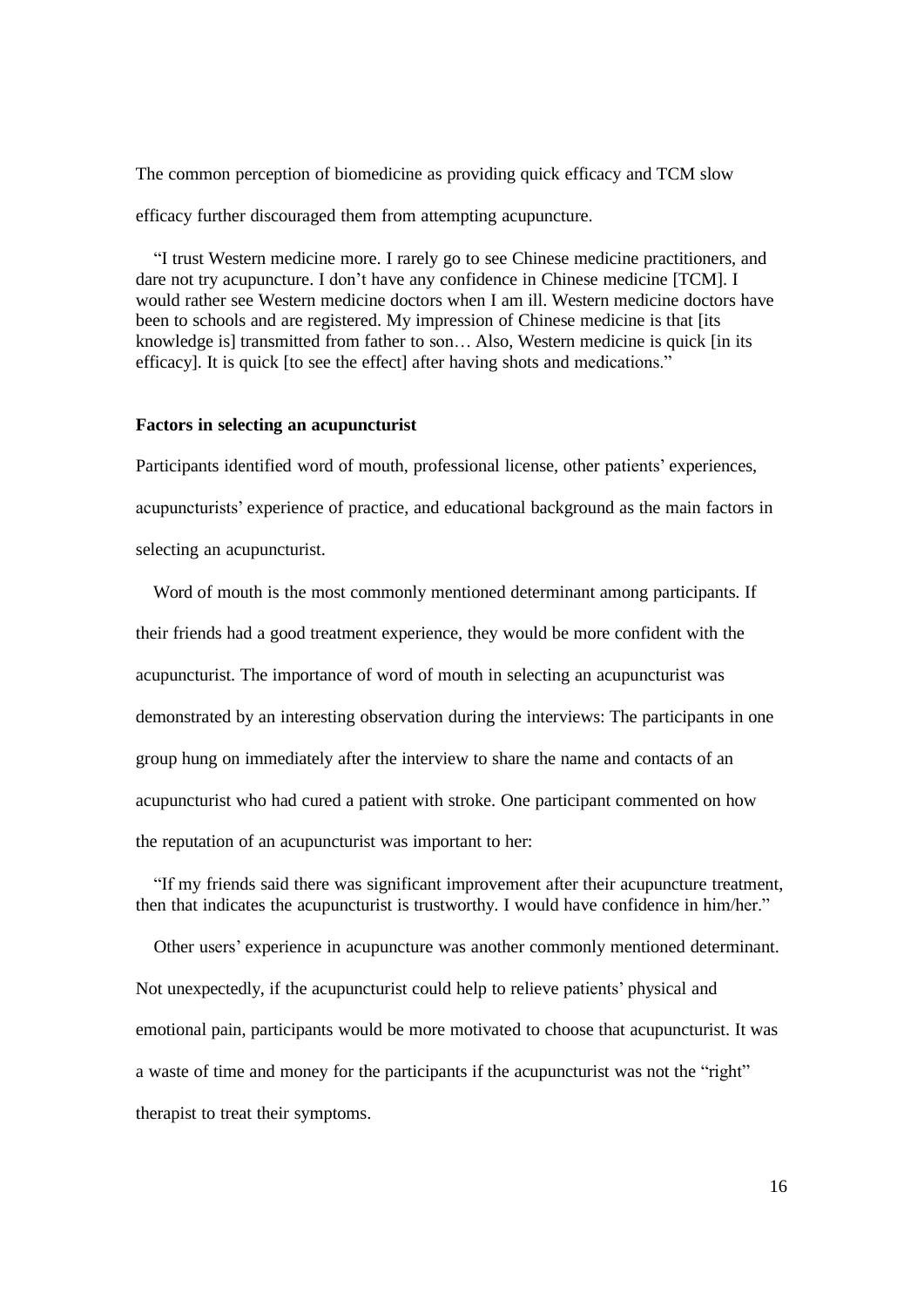Professional license was the second most frequently mentioned determinant.

Acupuncturists who had passed acupuncture examinations are perceived as professionals. Although many participants did not fully understand the professional qualification of an acupuncturist, they remarked that obtaining a professional license was a basic requirement for being an acupuncturist. Some participants preferred the acupuncturist to own a certificate indicating specialization in acupuncture, rather than a general training in TCM. As a participant in a non-user group indicated:

"If I receive acupuncture treatment, I will definitely find someone who is a specialist. If no one introduces me, I will definitely see a doctor who has professional certificates in acupuncture. I have more confidence in doctors who are acupuncture specialists rather than the doctors who claim that they know various treatment techniques."

The clinical experience of an acupuncturist was also important for participants in selecting an acupuncturist. Lack of confidence in freshly graduated acupuncturists was prevalent; for most participants, an acupuncturist would need years of clinical experience before they could trust him or her. When participants were asked about how many years of practice could be considered as "experienced" to them, a participant in a non-user group commented:

"At least ten years, because the acupuncturist will need to penetrate my skin with needles. If he or she stimulates the wrong acupressure points, it may cause harmful effects on my body. I won't select acupuncturists without much clinical experience."

The educational background of an acupuncturist was also important, participants believed. Acupuncturists who graduated from registered universities, majoring in acupuncture, are more credible. All participants cast doubts on hereditary secret acupuncture treatment formulas passed from mentors to mentees.

Other factors, including acupuncturists' institutional affiliation, gender, and age were identified. Acupuncturists who are practicing in and affiliated to universities with TCM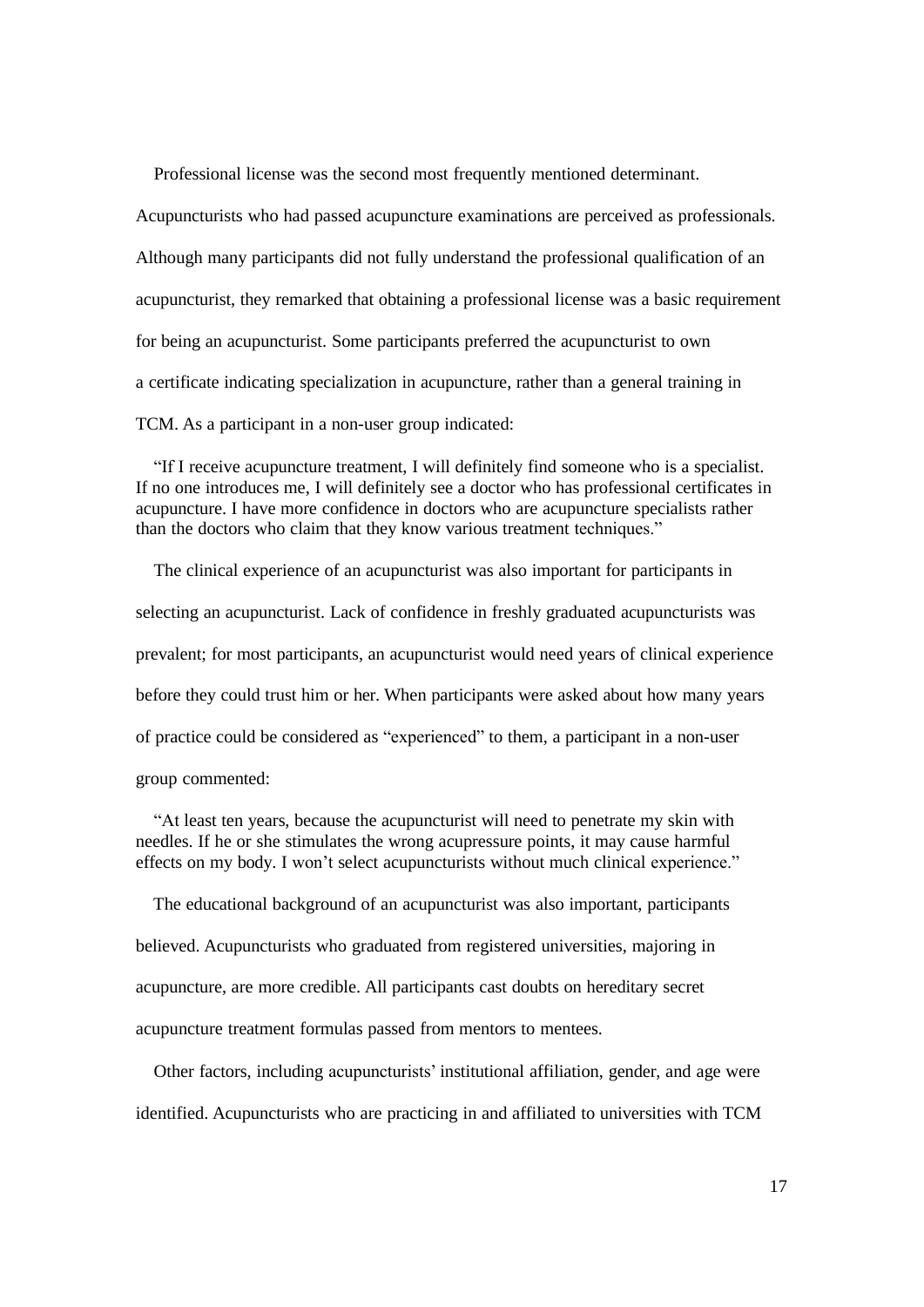schools were perceived as more credible and reputable than private TCM practitioners. Female participants also preferred to select female acupuncturists, though gender issue was not demonstrated as an important determinant for male participants. Acupuncturists who are too young or too old were considered undesirable to them.

# **DISCUSSION AND MARKETING IMPLICATIONS**

Based on the focus group study, we have the following four observations. Firstly, acupuncture was perceived as an effective treatment for specific symptoms including pain management and stroke. It was perceived to be efficient, with permanent results, and without side effects. Despite the perceived benefits, many participants would only consider acupuncture as an alternatives or even a last resort when the symptoms were not sufficiently cured by using biomedicine. Lack of confidence in acupuncture was the main reason for not choosing it as the first choice of treatment. Insufficient trust in acupuncture was generated mainly from unfamiliarity with the acupuncture practice, especially the registration of qualified acupuncturists, as well as the perceived lack of stringent rules and regulations governing the practice. The finding has the implication that to market acupuncture in Hong Kong, there is a need to design consumer educational campaigns about the accreditation systems of TCM as well as the registration systems of acupuncturists. There should be a web site resource that consumers can refer to when checking the qualifications of individual practitioners. The regulatory body should take a proactive role in cracking down on unqualified acupuncture practitioners. Promoting the recognition of certified practitioners should be an important element in the education campaign to build consumers' trust in the system. Promotional materials in various media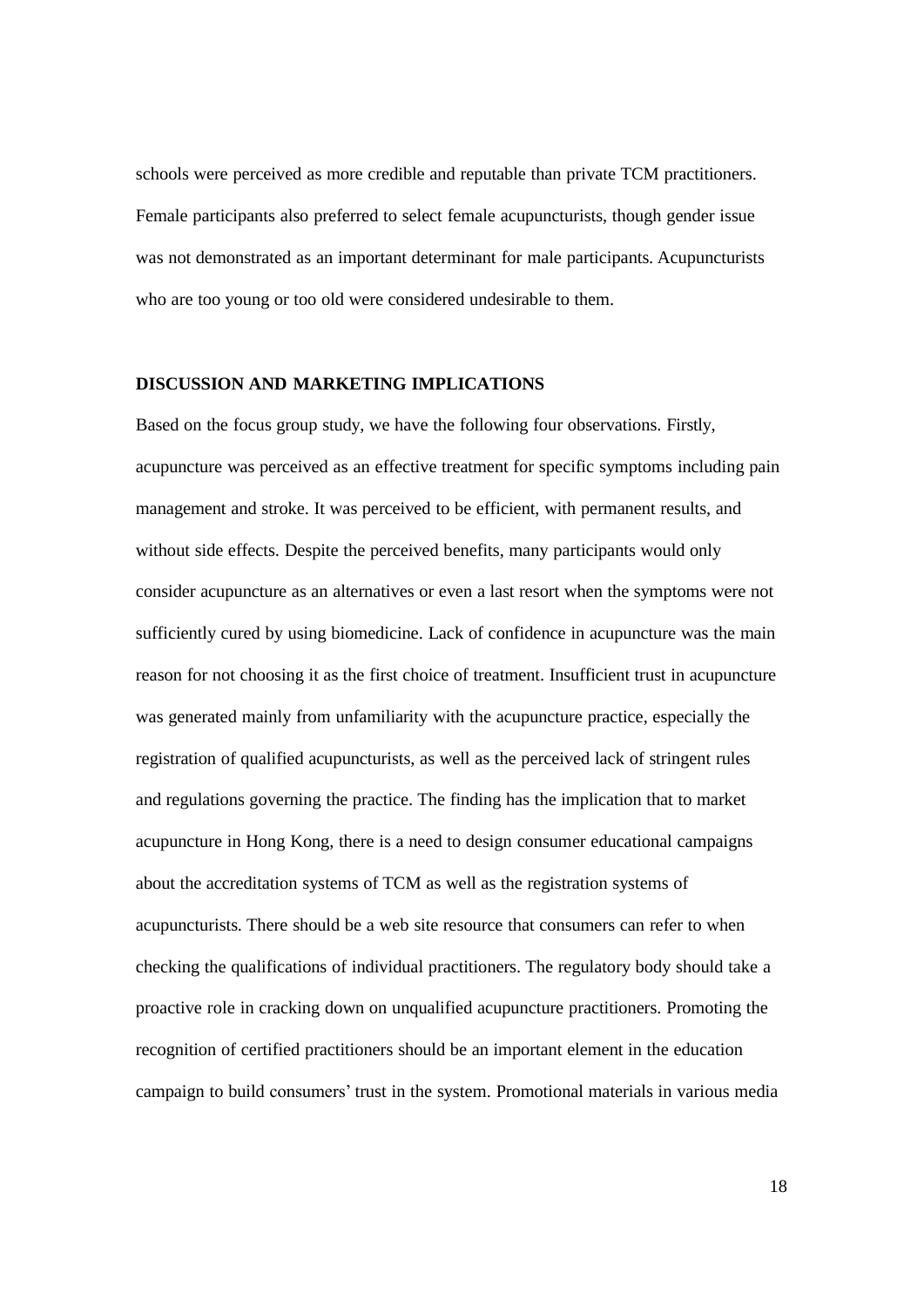platforms and formats such as leaflets or broadcast materials should be designed to help answer questions most frequently raised by the public on qualifications of practitioners. For example, the public should be informed whether an acupuncturist qualified in mainland China can assume practice in Hong Kong.

Secondly, participants including users and nonusers were constantly benchmarking the acupuncture practice against biomedicine practices. Issues that participants compared include request for clinical evidence, research-informed practices, and the division of labor between general practices and specialty practices (i.e., between a TCM doctor and a specialized acupuncturist). This shows how the consumers perceive acupuncture in the context of the biomedicine practices. The findings suggest that in promoting acupuncture in a biomedicine-dominated society, consumers' trust is more likely to be gained if the practice of acupuncture is packaged to highly resemble the biomedicine practices.

Thirdly, as indicated in Lai et al. (2013), trust in acupuncture was built largely on the reputation of individual practitioners. The use of word of mouth in the social context was considered important in selecting a particular practitioner. Participants also believed that a "match" between the practitioner and the patient was important. This indicates that acupuncture practices may have a long way to go in developing the public perception of standardization and confidence.

Fourthly, the study reviewed the power of the media in framing the risk perception of acupuncture. One or two malpractice cases in acupuncture widely reported in the local newspapers were able to generate a lasting negative impression of acupuncture among the interviewees. Users and nonusers demonstrated significant difference in response to the media reporting. Nonusers found the news reporting extremely impactful and such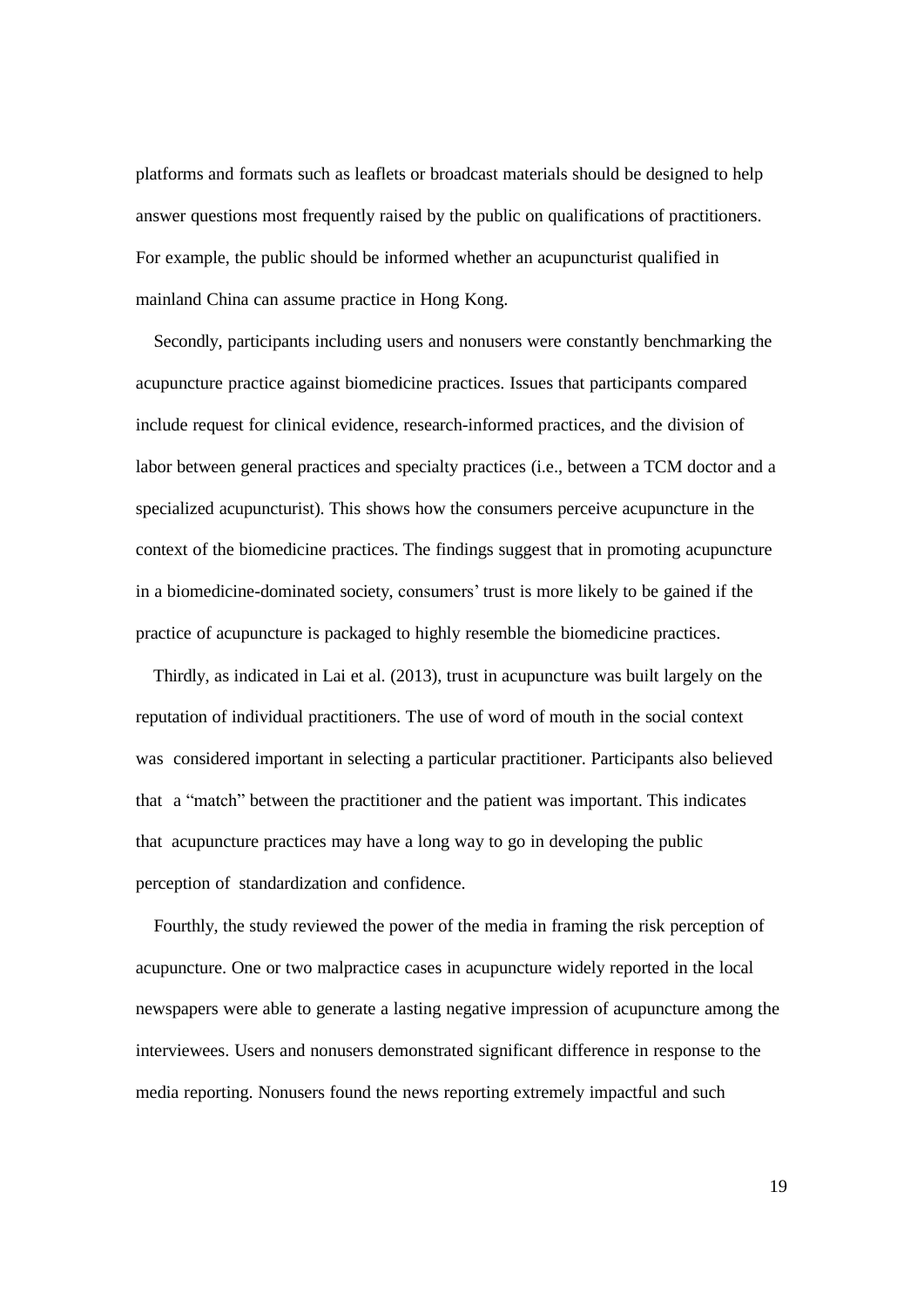incidents reinforced their perception that acupuncture was risky. However, users were less concerned about such reporting. They considered such incidents rare and were not bothered by them a lot. They reported that similar malpractice also occurred in biomedicine. It is uncertain whether the setting up of a statutory body for handling medical malpractice in acupuncture or TCM will be able to rebuild trust in the future.

# **LIMITATIONS AND FURTHER STUDIES**

There are two limitations of the present study. First of all, the current study adopted convenience sampling in that participants were recruited through personal networks. The findings cannot be generalized to the population. Second, the interviewees in the user groups had a diverse span of user experience. Some interviewees used acupuncture in recent years. Some user experiences dated back decades, to when acupuncture was not regulated. The difference between the time periods of the acupuncture experience may have an impact on the results. Further study can examine public attitudes toward acupuncture using sampling surveys. Content analysis can be used to examine how acupuncture has been reported in the traditional news and non-news media.

### **CONCLUSION**

A qualitative study was conducted on perception of and attitudes toward acupuncture among users and nonusers in Hong Kong. Results found that users and nonusers differed significantly in their perceptions of the efficacy and side effects of acupuncture, attitudes toward TCM and biomedicine in general, and their responses to media reporting of malpractice of acupuncture. Among nonusers, acupuncture was perceived as lacking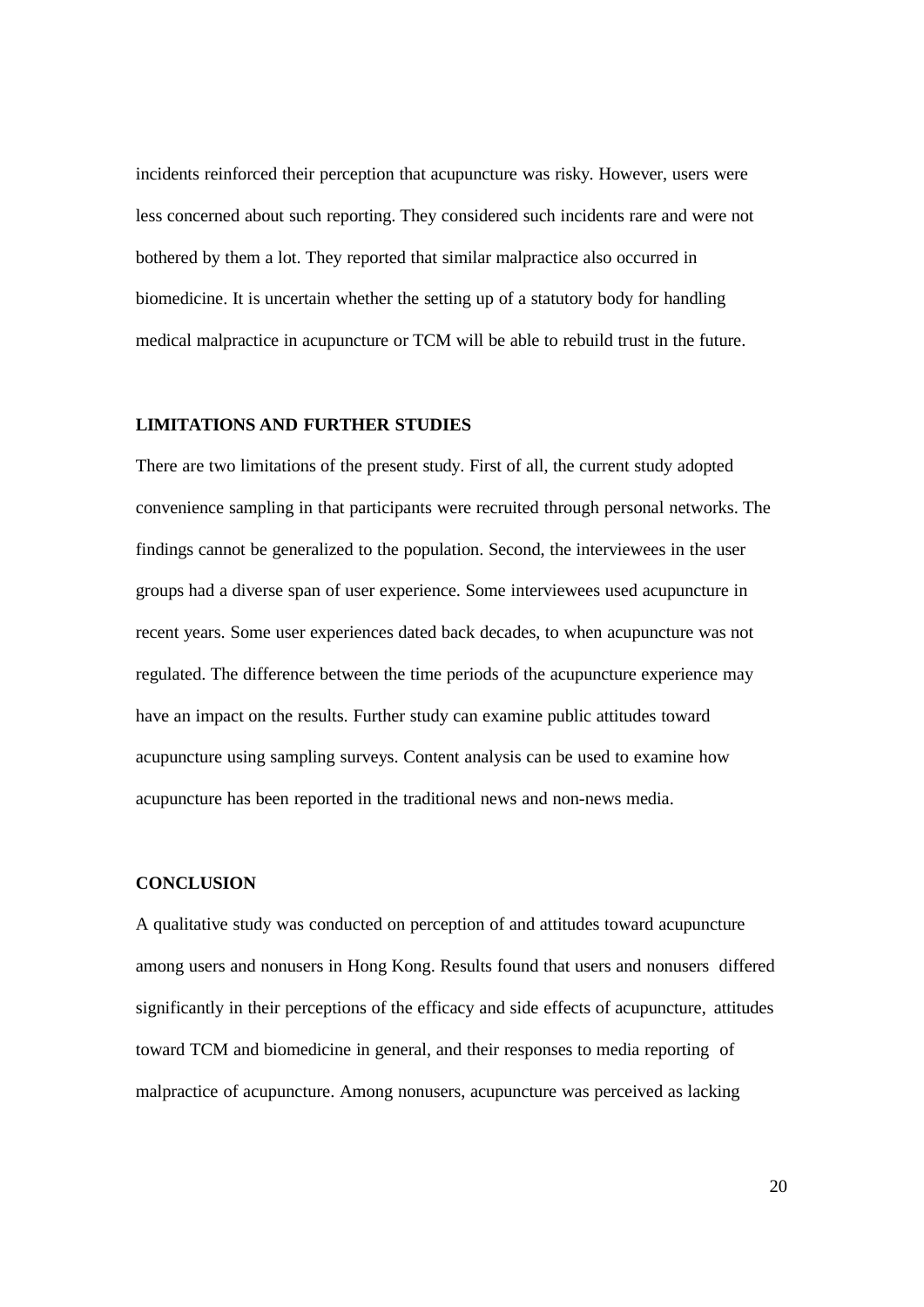clinical base, high risk, and relying heavily on the expertise of medical practitioners. Among the user group, acupuncture was perceived as effective, with little side effects, and generating lasting impact. Both users and nonusers perceived that acupuncture was useful in treating pain and joints or muscle-related problems. In choosing acupuncture practitioners, participants relied on factors including social communication, the practitioners' age, and professional qualifications.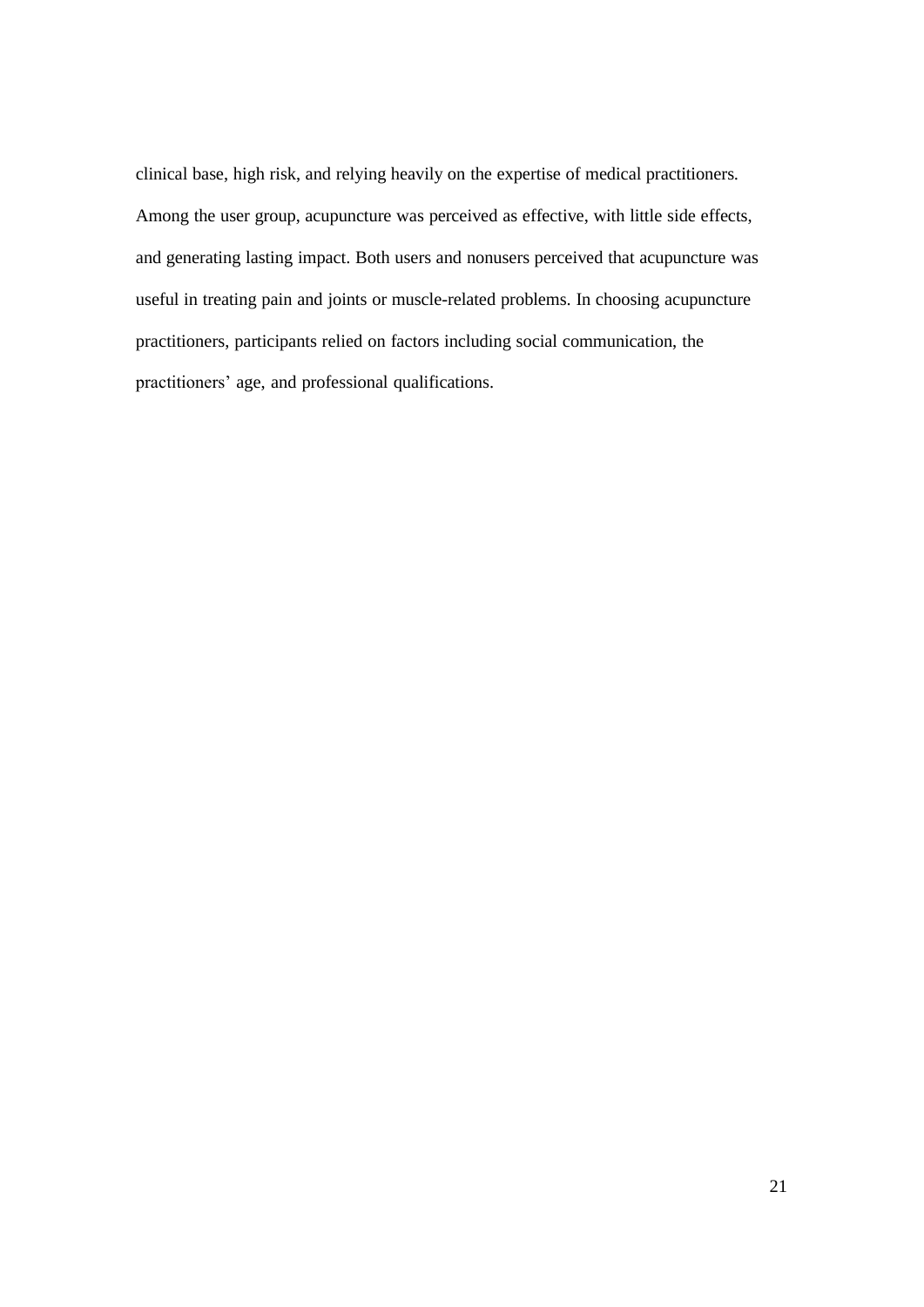#### **References**

- Akan, H., Izbirak, G., Kaspar, E., Kaya, C., Aydin, S., Demircan, N., ... & Hayran, O. (2012). Knowledge and attitudes towards complementary and alternative medicine among medical students in Turkey. *BMC Complementary and Alternative Medicine, 12*(1), 115-121. doi:10.1186/1472-6882-12-115
- Baugniet, J., Boon, H., & Ostbye, T. (2000). Complementary/alternative medicine: Comparing the views of medical students with students in other health care professions. *Family Medicine, 32*(3), 178-184.
- Burke, A., Upchurch, D. M., Dye, C., & Chyu, L. (2006). Acupuncture use in the United States: Findings from the national health interview survey. *The Journal of Alternative and Complementary Medicine, 12*(7), 639-648. doi: 10.1089/acm.2006.12.639
- Chaterji, R., Tractenberg, R., Amri, H., Lumpkin, M., Amorosi, S. B., & Haramati, A. (2007). A large-sample survey of first- and second-year medical student attitudes toward complementary and alternative medicine in the curriculum and in practice. *Alternative Therapies in Health and Medicine, 13*(1), 30-38.
- Chen, F. P., Kung, Y. Y., Chen, T. J., & Hwang, S. J. (2006). Demographics and patterns of acupuncture use in the Chinese population: The Taiwan experience. *The Journal of Alternative and Complementary Medicine, 12*(4), 379-387. doi: 10.1089/acm.2006.12.379
- Cheuk, D. K., Yeung, W. F., Chung, K. F., & Wong, V. (2012). Acupuncture for Insomnia. *Cochrane Database of Systematic Reviews, 9*, 1-176. doi: 10.1002/14651858.CD005472.pub3
- Chez, R. A., Jonas, W. B., & Crawford, C. A. (2001). A survey of medical students' opinions about complementary and alternative medicine. *American Journal of Obstetrics and Gynecology, 185*(3), 754-757. doi: 10.1067/mob.2001.117484
- Chinese Medicine Council of Hong Kong. (2013a). *Development of Chinese medicine in Hong Kong*. Retrieved from [http://www.cmchk.org.hk/cmp/eng/#../../eng/main\\_deve.htm](http://www.cmchk.org.hk/cmp/eng/eng/main_deve.htm)
- Chinese Medicine Council of Hong Kong. (2013b). *List of listed Chinese medicine practitioners*. Retrieved from [http://www.cmchk.org.hk/cmp/eng/#main\\_ldoctor\\_choice.htm](http://www.cmchk.org.hk/cmp/eng/#main_ldoctor_choice.htm)
- Chinese Medicine Council of Hong Kong. (2013c). *List of registered Chinese medicine practitioners*. Retrieved from [http://www.cmchk.org.hk/cmp/eng/#main\\_rdoctor\\_choice.htm](http://www.cmchk.org.hk/cmp/eng/#main_rdoctor_choice.htm)

Chung, V., Wong, E., Woo, J., Lo, S. V., & Griffiths, S. (2007). Use of traditional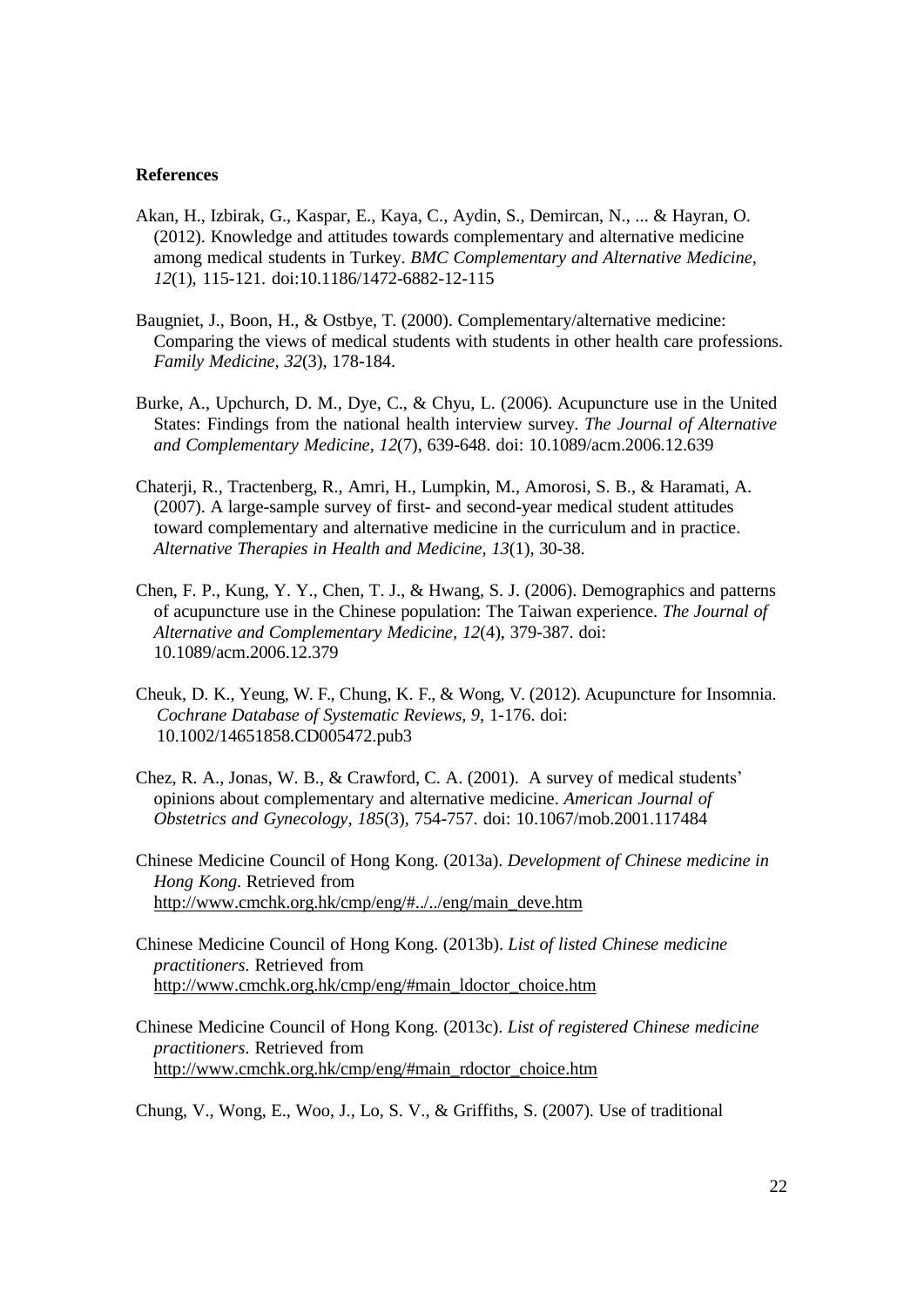Chinese medicine in the Hong Kong Special Administrative Region of China. *The Journal of Alternative and Complementary Medicine, 13*(3), 361-367. doi: 10.1089/acm.2006.6152

- Donald, G. K., Mackereth, P., & Tobin, I. (2010). Medical students and acupuncture: A short sharp placement experience! *Acupuncture in Medicine, 28*(1), 12-15. doi: 10.1136/aim.2009.001602
- Ernst, E., & White, A. (2000). The BBC survey of complementary medicine use in the UK. *Complementary Therapies in Medicine, 8*(1), 32-36. doi: 10.1016/S0965-2299(00)90833-1
- Furnham, A., & McGill, C. (2003). Medical students' attitudes about complementary and alternative medicine. *The Journal of Alternative and Complementary Medicine, 9*(2), 275-284. doi: 10.1089/10755530360623392
- Hanssen, B., Grimsgaard, S., Launsø, L., Fønnebø, V., Falkenberg, T., & Rasmussen, N. K. (2005). Use of complementary and alternative medicine in the Scandinavian countries. *Scandinavian Journal of Primary Health Care, 23*(1), 57-62. doi: 10.1080/02813430510018419
- Highfield, E. S., Barnes, L., Spellman, L., & Saper, R. R. (2008). If you build it, will they come? A free-care acupuncture clinic for minority adolescents in an urban hospital. *The Journal of Alternative and Complementary Medicine, 14*(6), 629-636. doi: 10.1089/acm.2008.0021
- Hospital Authority. (2013). *Hospital service: The collaboration of traditional Chinese medicine and biomedicine service* (In Chinese). Retrieved from <http://www3.ha.org.hk/kwh/main/tc/service-integrative.asp>
- Kaptchuk, T. J., Goldman, P., Stone, D. A., & Stason, W. B. (2000). Do medical devices have enhanced placebo effects? *Journal of Clinical Epidemiology, 53*(8), 786-792. doi: 10.1016/S0895-4356(00)00206-7
- Kemper, K. J., Sarah, R., Silver-Highfield, E., Xiarhos, E., Barnes, L., & Berde, C. (2000). On pins and needles? Pediatric pain patients' experience with acupuncture. *Pediatrics, 105*(4), 941-947. doi: 10.1542/peds.105.4.S1.941
- Knipschild, P., Kleijnen, J., & Riet, G. (1990). Belief in the efficacy of alternative medicine among general practitioners in the Netherlands. *Social Science and Medicine, 31*(5), 625-626. doi: 10.1016/0277-9536(90)90099-E
- Lai, G., Wong, O., & Lai, V. (2013). *Social ties and use of Chinese medicine consultation services in Hong Kong.* Paper submitted to the annual meeting of American Sociological Association, August 10-13, New York, New York, U.S.A.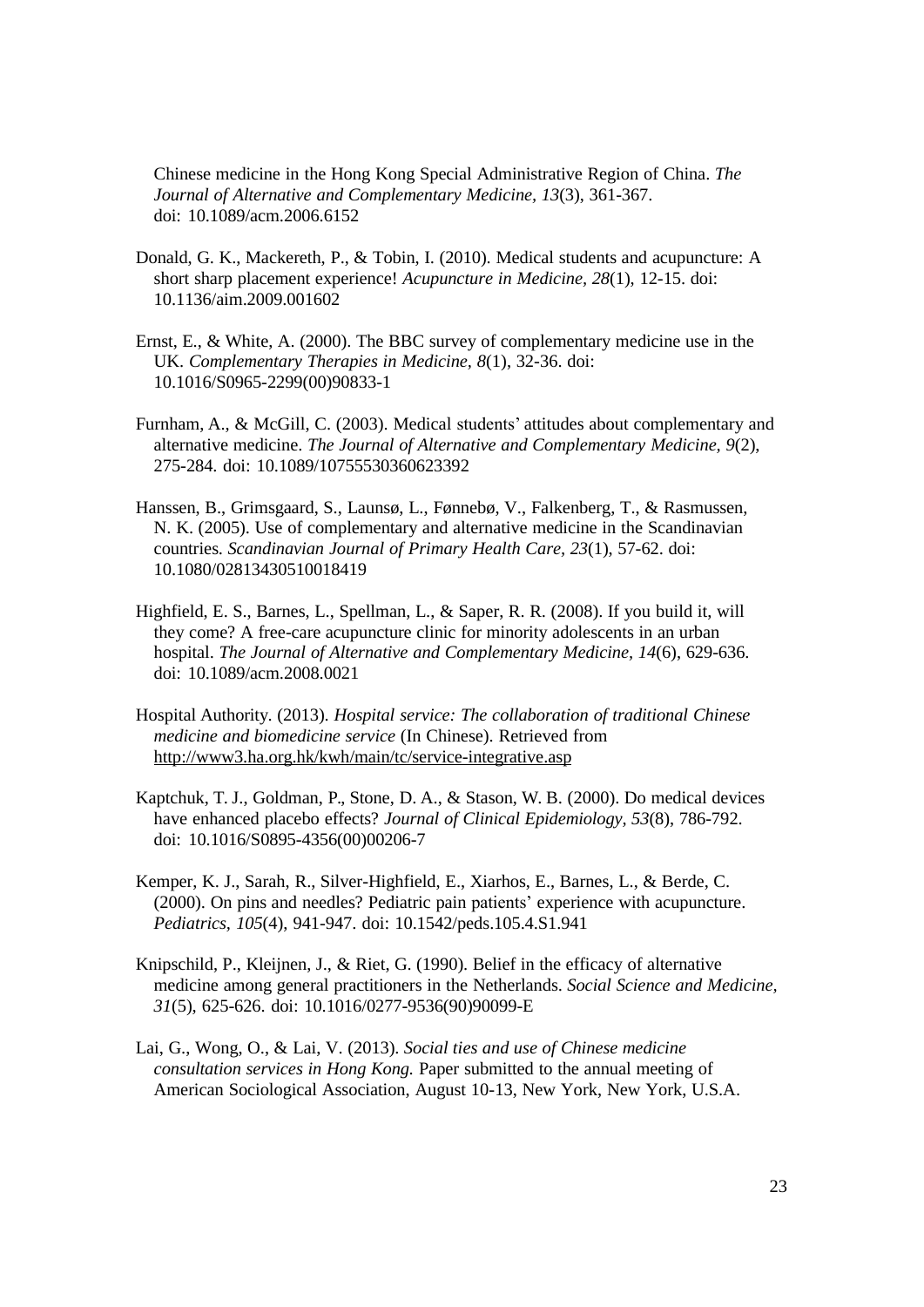- MacPherson, H., Sinclair-Lian, N., & Thomas, K. (2006). Patients seeking care from acupuncture practitioners in the UK: A national survey. *Complementary Therapies in Medicine, 14*(1), 20-30. doi: 10.1016/j.ctim.2005.07.006
- Majeed, K., Mahmud, H., Khwaja, H. R., Mansoor, S., & Khimani, F. (2007). Complementary and alternative medicine: Perceptions of medical students from Pakistan. *Medical Education Online, 12*, 11-16. doi: 10.3402/meo.v12i.4469
- Mano, K. E. J., & Davies, W. H. (2009). Parental attitudes toward acupuncture in a community sample. *The Journal of Alternative and Complementary Medicine, 15*(6), 661-668. doi: 10.1089/acm.2008.0449
- Marshall, C., & Rossman, G. (1999). *Designing qualitative research* (3rd ed.). Thousand Oaks, CA: Sage.
- Neuman, L. (2003). *Social research methods: Qualitative and quantitative approaches*. Boston, MA: Allyn and Bacon.
- Norheim, A. J., & Fønnebø, V. (1998). Doctors' attitudes to acupuncture: A Norwegian study. *Social Science Medicine, 47*(4), 519-523. doi: 10.1016/S0277-9536(98)00152-X
- Norheim, A. J., & Fønnebø, V. (2000). A survey of acupuncture patients: Results from a questionnaire among a random sample in the general population in Norway. *Complementary Therapies in Medicine, 8*(3), 187-192. doi: 10.1054/ctim.2000.0375
- Perkin, M. R., Pearcy, R. M., & Fraser, J. S. (1994). A comparison of the attitudes shown by general practitioners, hospital doctors and medical students towards alternative medicine. *Journal of the Royal Society of Medicine*, *87*(9), 523-525. Retrieved from <http://www.ncbi.nlm.nih.gov/pmc/articles/PMC1294769/>
- Shani-Gershoni, Z., Freud, T., Press, Y., & Peleg, R. (2008). Knowledge and attitudes of internists compared to medical students regarding acupuncture. *Israel Medical Association Journal, 10*(3), 219-222.
- Shao, J. Y. J., Borthwick, A. M., Lewith, G. T., & Hopwood, V. (2005). Attitudes towards traditional acupuncture in the UK. *Evidence*-*Based Integrative Medicine*, *2*(1), 1-9. doi: 10.2165/01197065-200502010-00008
- Shyu, Y. I. L., Tsai, J. L., & Tsai, W. C. (2010). Explaining and selecting treatments for autism: Parental explanatory models in Taiwan. *Journal of Autism and Development Disorders, 40*(11), 1323-1331. doi: 10.1007/s10803-010-0991-1

Silverman, D. (2005). *Doing qualitative research* (2nd ed.). London, UK: Sage.

Stewart, D. W., & Shamdasani, P. N. (1990). Focus groups: Theory and practice. *Applied Social Research Methods Series, Vol. 20*. Newbury Park, CA: Sage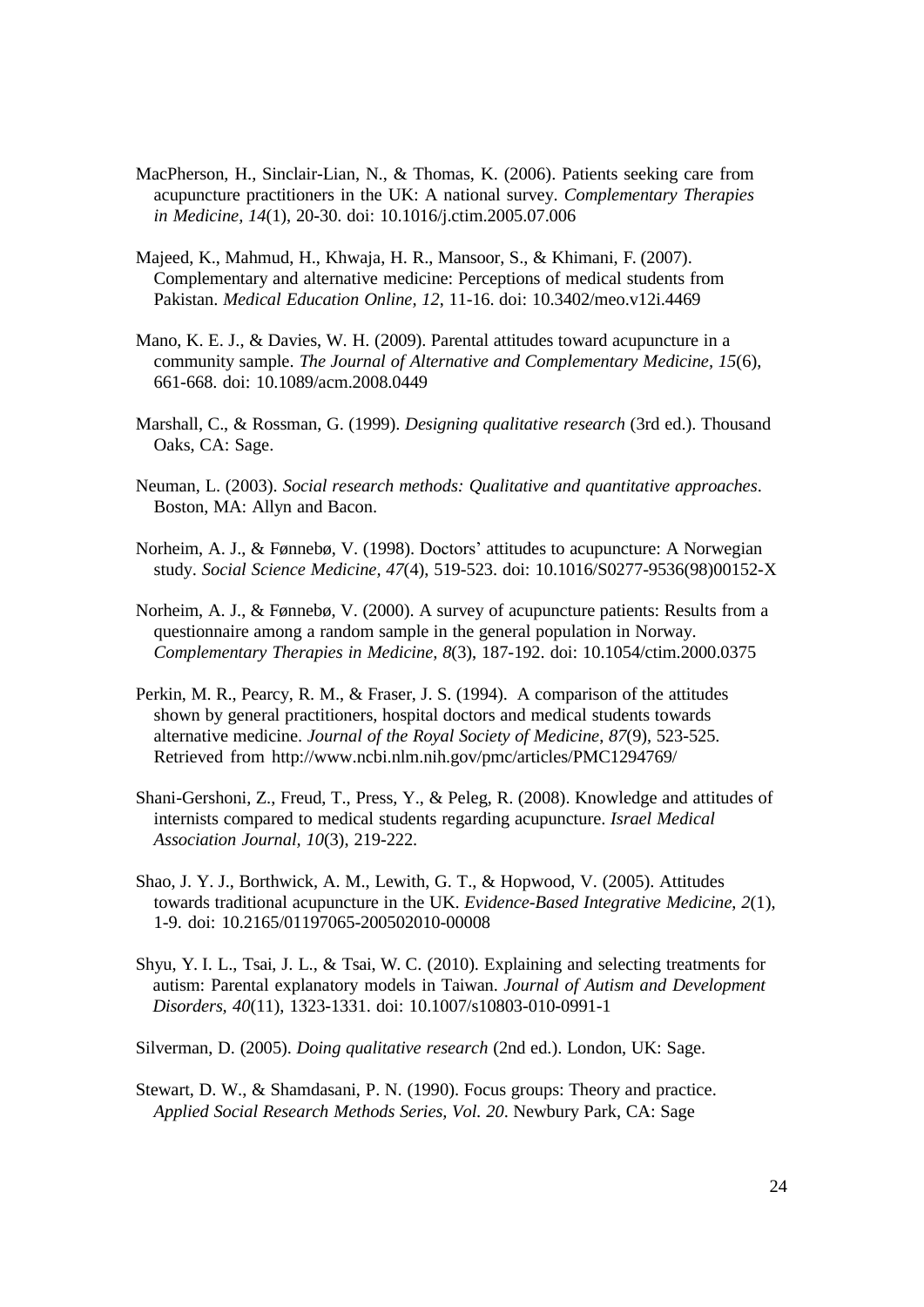#### Publications.

- Strauss, A. (1987). *Qualitative analysis for social scientists*. New York, NY: Cambridge University Press.
- Tam, L. S., Leung, P.C., Li, T. K., Zhang, L., & Li, E. K. (2007). Acupuncture in the treatment of rheumatoid arthritis: A double-blind controlled pilot study. *BMC Complementary and Alternative Medicine, 7*, 35. doi: 10.1186/1472-6882-7-35
- Unshuld, P. (1985). *Medicine in China: A history of ideas*. Berkeley, CA: University of California Press.
- Wong, C. L., & Wong, V. C. (2008). Effect of acupuncture in a patient with 7-year-history of Bell's palsy. *Journal of Alternative and Complementary Medicine, 14*(7), 847-853. doi: 10.1089/acm.2007.0780
- Wong, V., Cheuk, D. K., Lee, S., & Chu, V. (2013). Acupuncture for acute management and rehabilitation of traumatic brain injury. *European Journal of Physical and Rehabilitation Medicine, 48*(1), 71-86. doi: 10.1002/14651858.CD007700.pub2
- Xue, C. C., Zhang, A. L., Lin, V., Myers, R., Polus, B., & Story, D. F. (2008). Acupuncture, chiropractic and osteopathy use in Australians: A national population survey. *BMC Public Health, 8*, 105. doi: 10.1186/1471-2458-8-105
- Yeo, A. S. H., Yeo, J. C. H., Yeo, C., Lee, C. H., Lim, L. F., & Lee, T. L. (2005). Perceptions of complementary and alternative medicine amongst medical students in Singapore: A survey. *Acupuncture in Medicine, 23*(1), 19-26. doi:10.1136/aim.23.1.19
- Ytrehus, I., Norheim, A. J., Emaus, N., Fønnebø, V. (2010). Physicians become acupuncture patients: Not acupuncturists. *The Journal of Alternative and Complementary Medicine, 16*(4), 449-455. doi: 10.1089/acm.2008.0634
- Zhang, Y., Lao, L., Chen, H., & Ceballos, R. (2012). Acupuncture use among American adults: What acupuncture practitioners can learn from national health interview survey 2007? *Evidence-based Complementary and Alternative Medicine, 155*(22), 1-8. doi: 10.1155/2012/710750